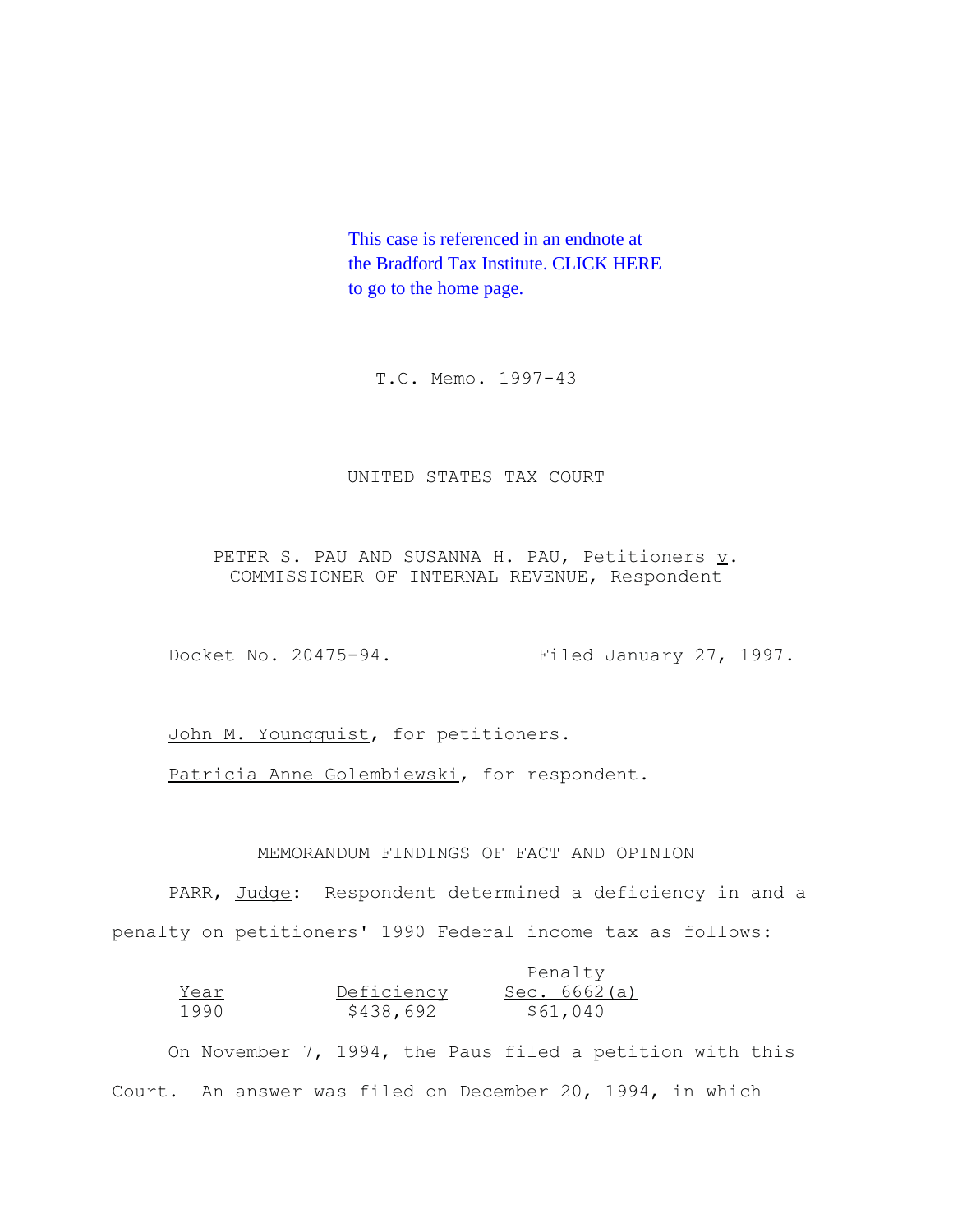respondent asserted further adjustments to petitioners' 1990 joint return, including: (1) An increase of \$195,101 in the deficiency in income tax set forth in the original notice; and (2) an addition to tax of \$373,731 under the civil fraud penalty of section 6663 or, alternatively, an increased penalty pursuant to section  $6662$  (a) of \$99,662.<sup>1</sup>

After concessions, two issues remain regarding petitioners' income tax liability for 1990: (1) Whether petitioners are liable for the penalty pursuant to section 6663 for failure to report \$990,000 of income with the intent of evading the payment of Federal income tax. We hold they are. (2) Whether section 163(h)(3) limits petitioners' Schedule A deduction for home mortgage interest to interest paid on acquisition debt of \$1 million. We hold it does.

## FINDINGS OF FACT

The parties have stipulated to some of the facts and the Court has so found. The stipulation of facts and accompanying exhibits are incorporated herein. Peter S. Pau (petitioner) and Susanna H. Pau (Susanna) were married and resided in Hillsborough, California, at the time they filed their petition in this case.

 $- 2 -$ 

<sup>&</sup>lt;sup>1</sup> All section references are to the Internal Revenue Code in effect for the year in issue, and all Rule references are to the Tax Court Rules of Practice and Procedure, unless otherwise indicated.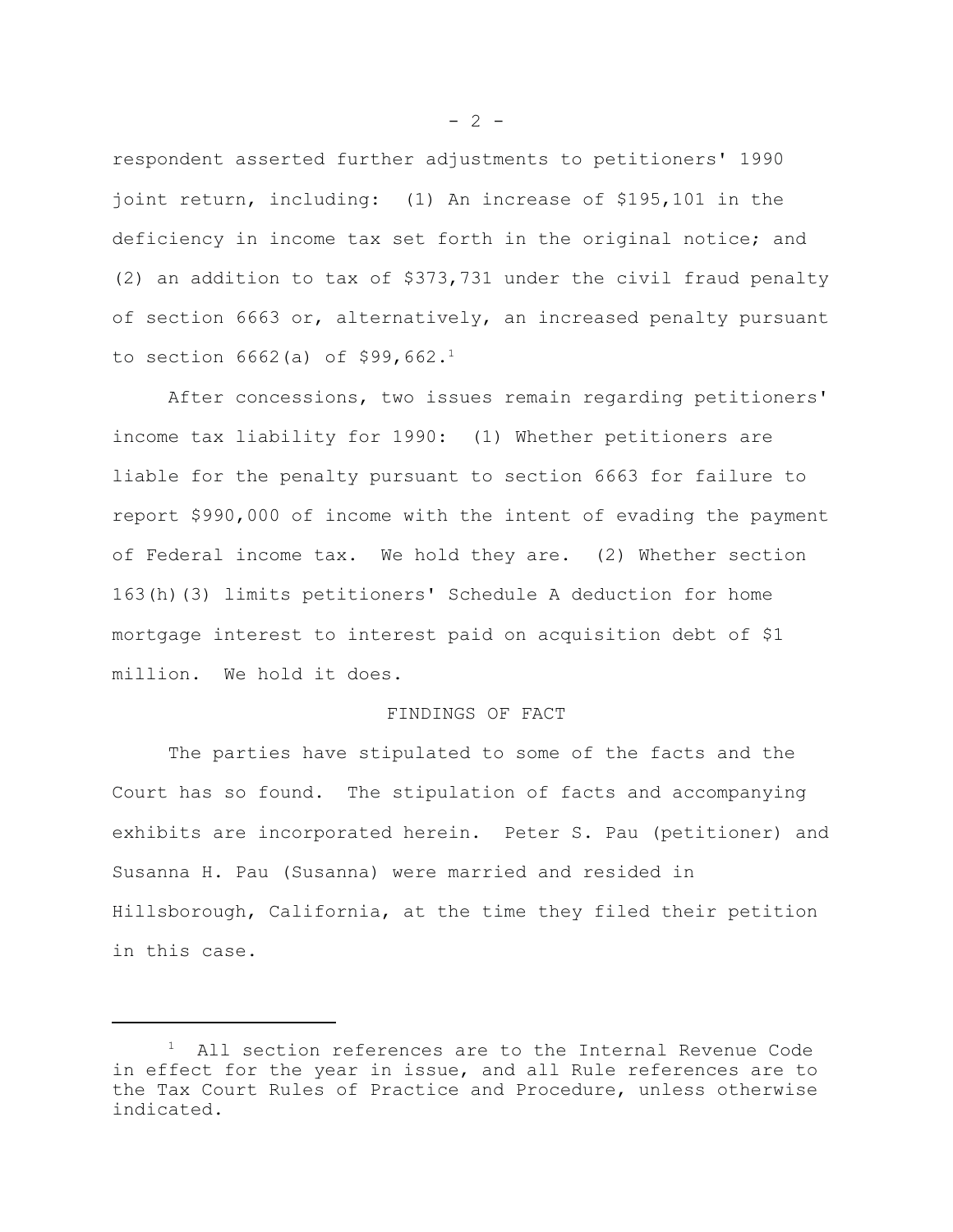#### I. The Unreported Income

During 1990, and at all relevant times before and after that year, the Paus operated a real estate development, management, and brokerage business as sole proprietors doing business as d.b.a. Sand Hill Property Co. (Sand Hill). Petitioner was actively engaged in the real estate management and development side of the business; Susanna was largely concerned with commercial real estate purchases and sales. Susanna generally dealt with major commercial properties, and most of her clients hailed from Hong Kong and Japan. Despite separate roles in Sand Hill, petitioners worked together and were aware of each other's transactions.

Petitioner began working as a developer in 1979, having earned a bachelor's degree in civil engineering from the University of California at Berkeley in 1975 and a master's degree in construction management from Stanford University in 1976. Susanna earned a bachelor's degree in business administration and accounting from the University of California at Berkeley in 1974.

#### A. The Stockton Street Property Transaction

In March of 1990, Susanna brokered the sale of real property located at 39 Stockton Street in San Francisco, California (the Stockton Street property). Meiyan Enterprises, Inc. (Meiyan), sold the property to Sanrio, Inc. (Sanrio), a Japanese company, for use as a retail outlet. The sale generated a broker's

- 3 -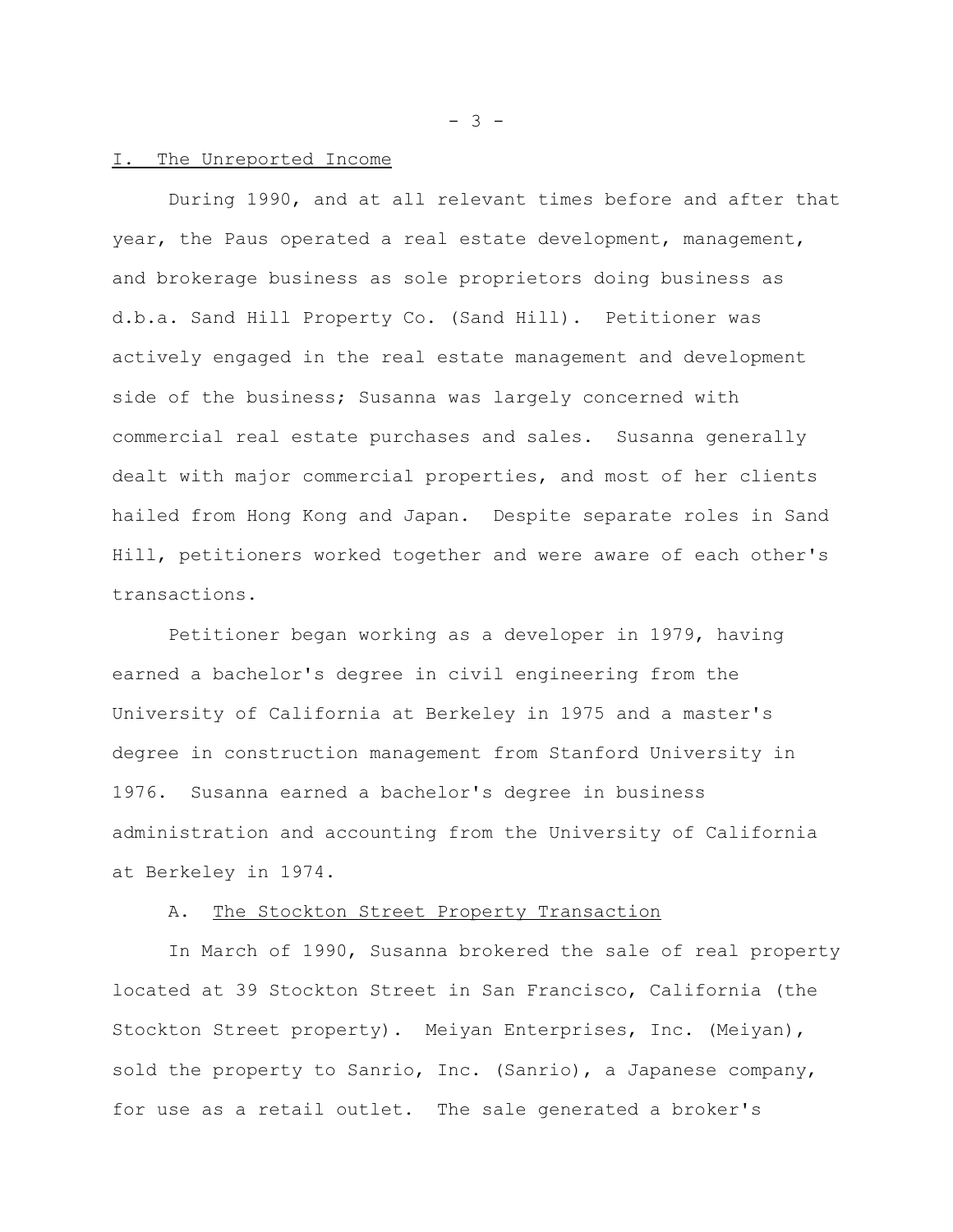commission of \$250,000, which was paid to Sand Hill at the time of the closing on March 15, 1990. Payment was made by a check drawn on the escrow account by Founders Title Co.; the check was deposited in full in Sand Hill's business checking account at the Bank of America (the Bank of America account). The \$250,000 commission was included in the total gross receipts reported on petitioners' 1990 Schedules C.

In addition to the broker's commission, on March 20, 1990, Meiyan paid Susanna a \$150,000 finder's fee for locating the buyer of the Stockton Street property. The payment was made by a check in Sand Hill's name bearing the handwritten notation "consultation fee". Susanna deposited the check in full into the Bank of America account on March 20, 1990.

#### B. The Eccles Avenue Property Transaction

Beginning in March of 1990, petitioner worked with Sanrio on a build-to-suit development deal which evolved into the purchase of an existing building located at 570-586 Eccles Avenue in San Francisco (the Eccles Avenue property). On June 29, 1990, petitioner, d.b.a. Sand Hill, executed a purchase and sale agreement (the agreement) with the seller for the purchase of the Eccles Avenue property. When he signed the agreement, petitioner knew that Sanrio wanted to purchase the Eccles Avenue property for use as its headquarters. Because of a bad business relationship between Sanrio and the seller, petitioner, rather

 $- 4 -$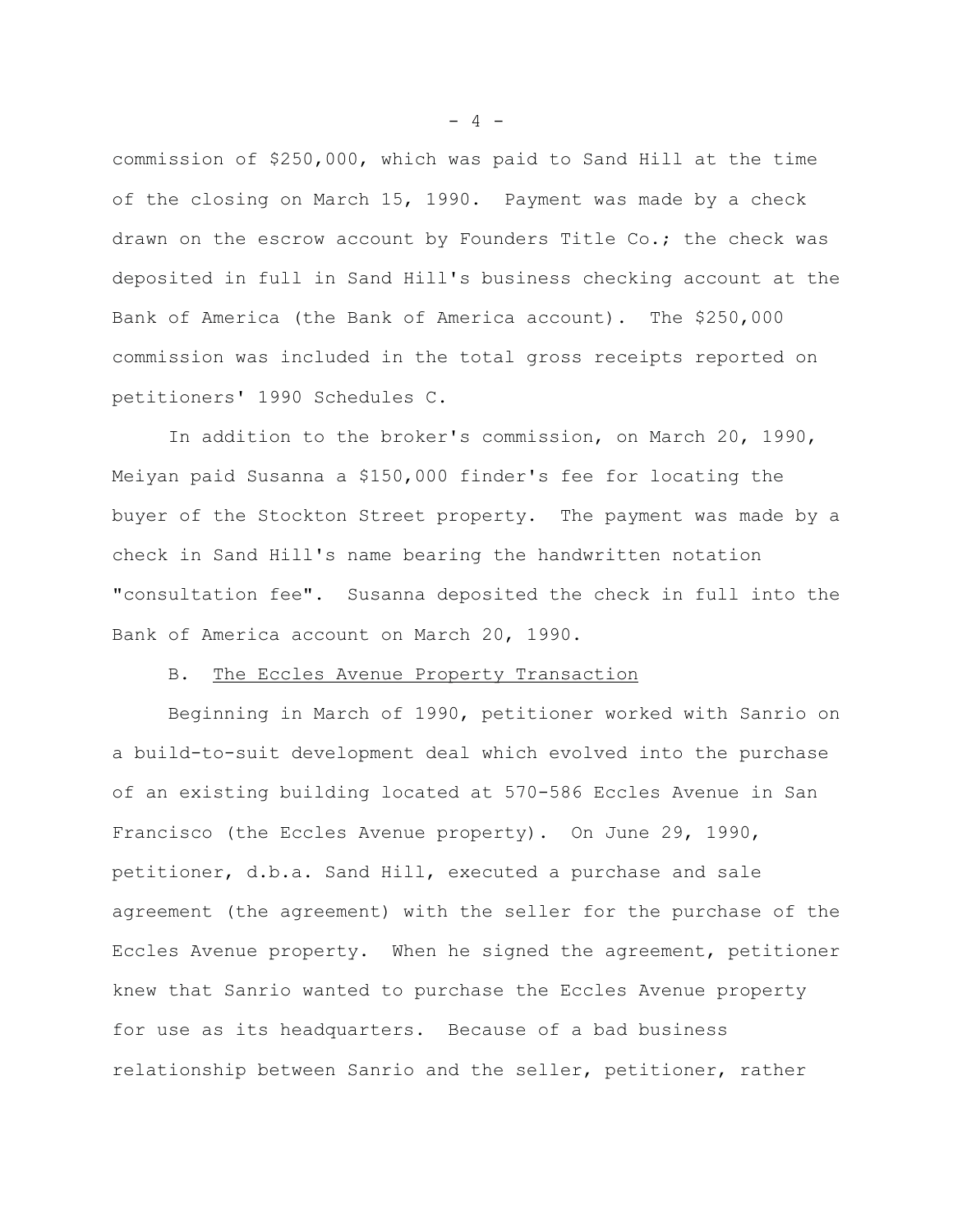than Sanrio, signed the agreement so that the seller would not learn that in fact Sanrio was the real buyer.

Sanrio expected to pay a commission to petitioner after it purchased the Eccles Avenue property, because he had acted as its agent.

Petitioner expressed some concern after the deal shifted from development to purchase as to how he would be remunerated for his work for Sanrio. On June 12, 1990 (before he signed the purchase agreement), petitioner sent a letter to Sanrio detailing his negotiations for Sanrio's purchase of the property. As of that date, petitioner expected to receive \$840,000 (representing 3 percent of the purchase price) from Sanrio upon its purchase of the property. Additionally, while petitioner worked for Sanrio to buy the property, he had incurred expenses for inspectors and engineers. In September of 1990, Sanrio reimbursed him for his out-of-pocket expenses. On October 30, 1990, Sanrio paid \$840,000 to petitioners in consideration of the assignment of petitioner's rights d.b.a. Sand Hill as purchaser of the Eccles property.

The payment was made as follows: on October 30, 1990, at Susanna's request, Sanrio directed the Bank of California to debit its account there by \$840,000 and remit the sum by electronic funds transfer to the account of Susanna Pau at the Banque Nationale de Paris (BNP) branch located in San Francisco, California (the BNP account). On that same date, Susanna

 $-5 -$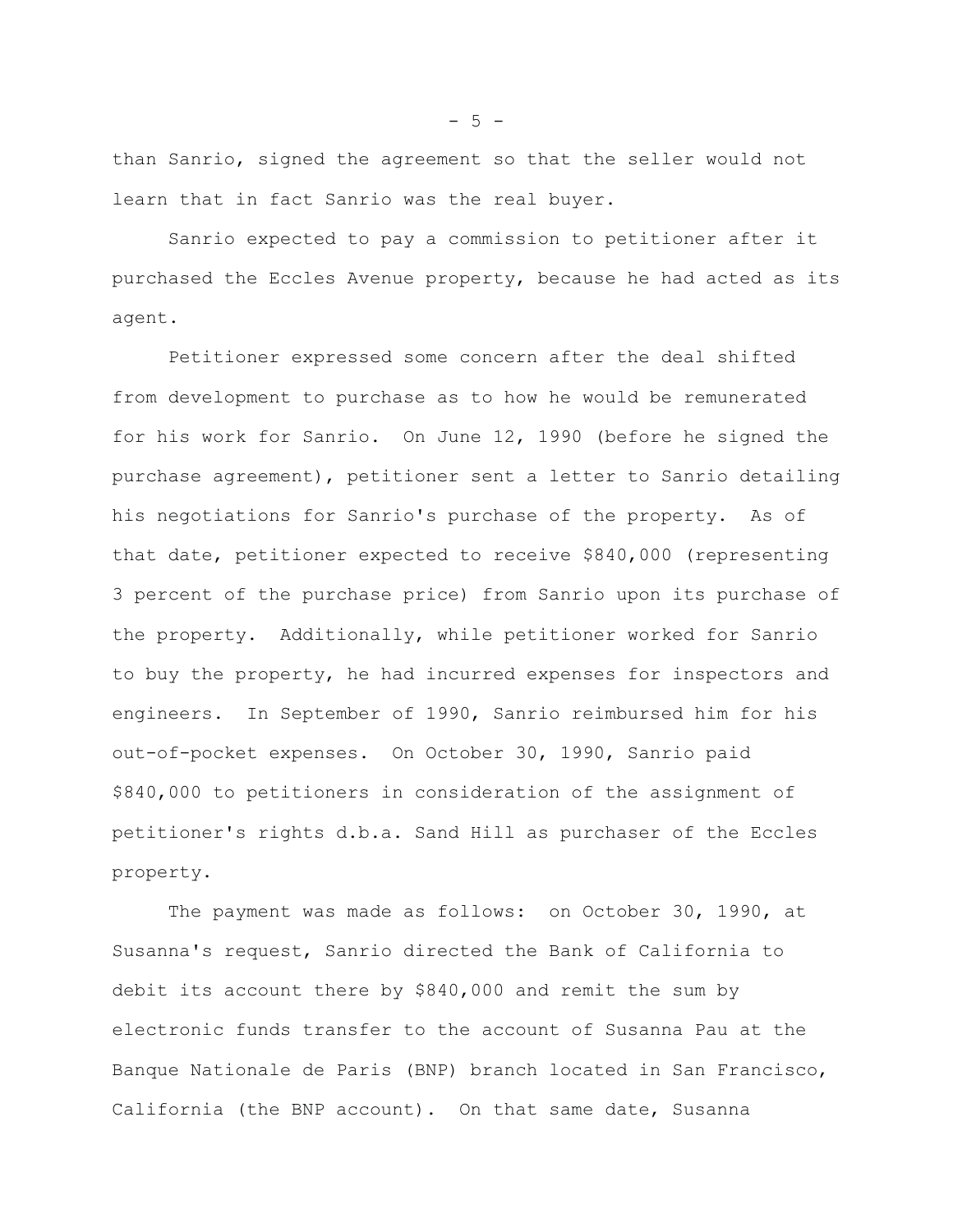directed BNP to transfer \$100,000 of the \$840,000 to the Bank of America account. Sanrio mistakenly failed to issue a Form 1099 to petitioner for its payment of \$840,000, because the payment was made via a wire transfer rather than through its accounts payable system. Petitioners and Sanrio never discussed the issuance of a Form 1099 upon the completion of the transaction.

The BNP account was an interest-bearing account from which Susanna periodically transferred funds to the Bank of America account or to a checking account maintained at the Bank of the West. Except for the \$840,000 from Sanrio, petitioners did not deposit any other business income directly into the BNP account in 1990; all other deposits in BNP were transfers from other accounts held by petitioners.

### C. Petitioners' Recordkeeping Methods

Despite Susanna's accounting background, petitioner is Sand Hill's bookkeeper. He alone possessed signature authority over the Bank of America account. Petitioners used that account to deposit their commission checks, management fees, and reimbursed expenses. Whenever the Bank of America account held a particularly large balance, petitioner would transfer funds via check into other accounts, especially the BNP account, for the purpose of accruing greater interest. Petitioner claimed that when he wrote checks on the Bank of America account for deposit into another account, he did not verify that it contained

 $- 6 -$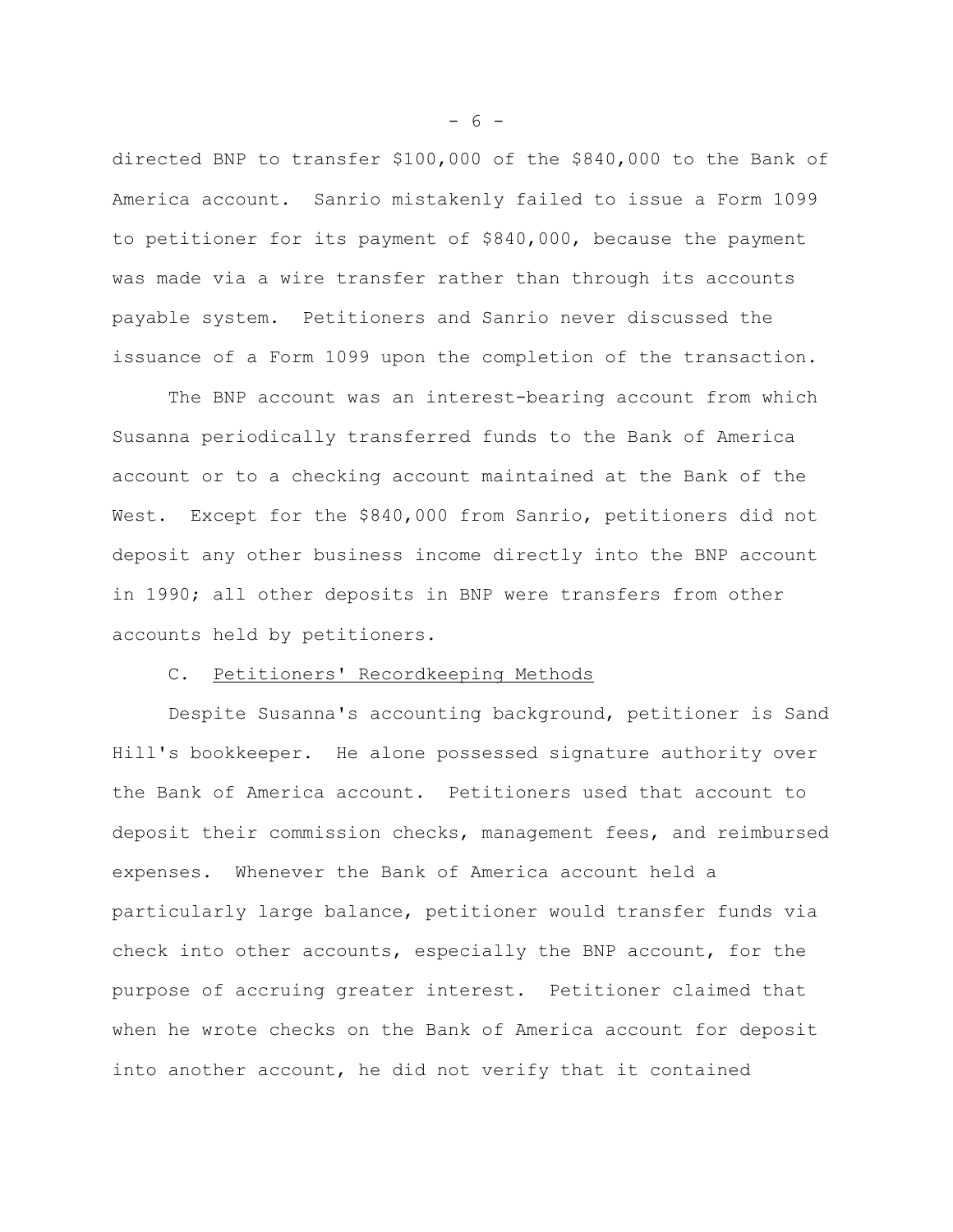sufficient funds to cover the checks because there was always a large balance.

Business income and expenses for Sand Hill during 1990 were evenly apportioned between petitioner and Susanna and reported on two separate Schedules C attached to their 1990 return. To track expenses incurred by petitioners on Sand Hill's behalf, petitioner used the check register which showed the various types and amounts of expenses. Petitioner did not keep copies of bank deposit slips and did not record the sources of the deposits, although he did have access to monthly bank statements. When petitioner was ready to file the income tax return for himself and Susanna, he simply resorted to his memory to determine what transactions took place, since Susanna engaged in very few transactions on a yearly basis which generated commissions. Petitioner did not consult with Susanna to verify her income, nor did he search Sand Hill's files. For miscellaneous income, including interest from banks and brokerage firms, petitioner relied on Forms 1099.

For petitioners' Federal income tax returns, including the 1990 return, petitioner then prepared a one-page summary of Sand Hill's income and expenses on his computer and gave it to petitioners' accountant. The accountant used the summary to prepare the Paus' tax returns. The one-page summary is the only record petitioner gave to the accountant. In the summary,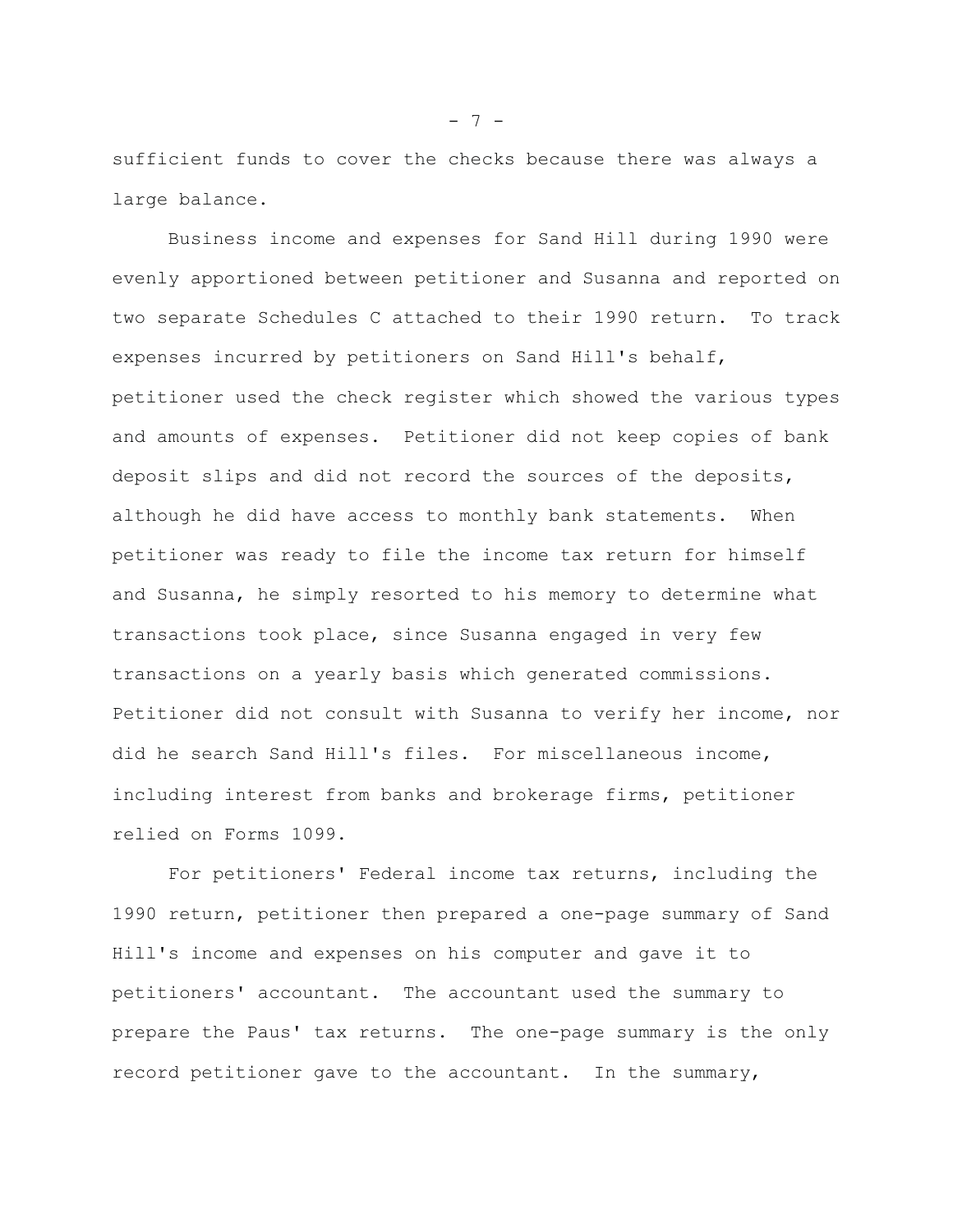petitioner listed expenses in categories such as travel, telephone, and office rent. For income, he listed three sources: Commissions earned by Susanna, management income he earned, and miscellaneous income. In 1990, Susanna earned commissions from four transactions, and petitioners reported the income on their Schedules C. Sand Hill received these commission checks generally through escrow accounts, and petitioners deposited the checks into various bank accounts, including the Bank of America account.

Petitioner did not include Susanna's consultation fee as income on the one-page summary of Sand Hill's income and expenses prepared for the Paus' accountant, even though he knew that she had received \$150,000 as a consultation fee from Meiyan. Moreover, the same day Susanna deposited the check for \$150,000 into the Bank of America account, petitioner wrote a check on that account payable to Susanna for the same amount, which she deposited into the BNP account. Another check for \$50,000 was also debited on March 20, 1990. Prior to the deposit of the \$150,000, the account contained a balance of \$155,874.47. In completing Sand Hill's 1990 income and expense summary for petitioners' accountant, petitioner was aware of but intentionally failed to include the \$840,000 from Sanrio.

Petitioners did not tell their accountant of either omission from their summary. Neither the \$150,000 fee nor the \$840,000

- 8 -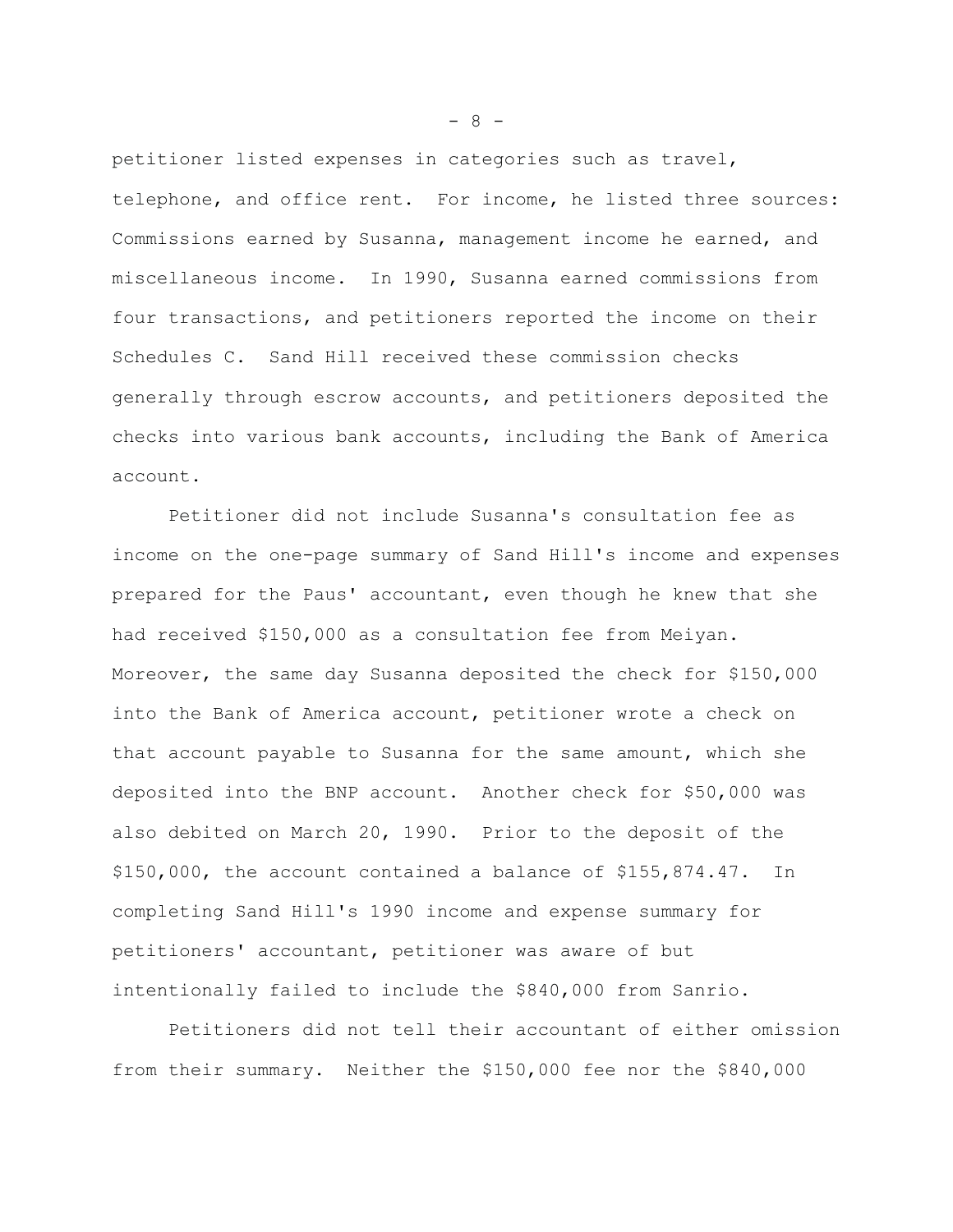from Sanrio was reported on the Schedules C attached to petitioners' 1990 return.

### D. Petitioners' Explanation of Unreported Sanrio Income

From 1978 to 1984 petitioners lived in Boise, Idaho, where they engaged in real estate transactions. In 1983, they acquired an interest in Regent Properties (Regent), a 40-acre real estate development in Boise. In 1984, petitioners stopped paying equity into Regent, which had generated losses for them. Since then, they have not been actively involved in the property. At trial, petitioner was unaware of Regent's status, although the Paus still held their interest in it.

Since 1986, petitioners had wanted to take advantage of projected losses from Regent but had been unsuccessful, because their ordinary income could not be applied against capital losses from the property. Petitioner hoped to treat the \$840,000 as a capital gain and to apply \$300,000 to \$350,000 of capital losses from Regent against it if and when such losses were realized. Petitioners deliberately did not report the \$840,000 of income from Sanrio on their 1990 income tax return, because they wanted to wait until the losses were realized, in order to report the income and the losses simultaneously. Therefore, they thought it would be easier to file an amended return to report the additional income, rather than to report it on the original return for 1990 and later file an amended return to claim a large refund.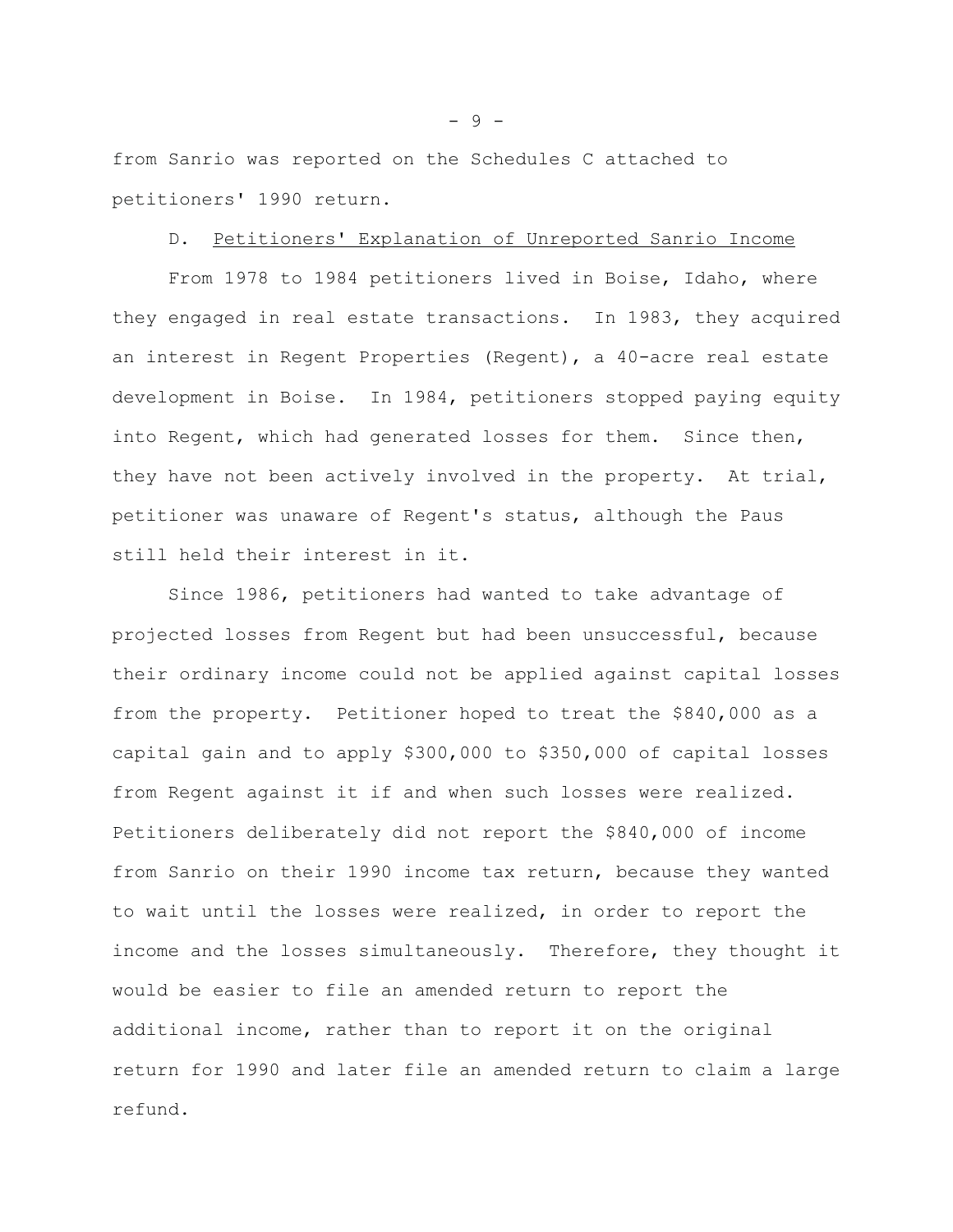Petitioners never did file an amended return.

Petitioners did not consult a certified public accountant or a tax attorney with respect to the tax treatment of the income from Sanrio and losses from Regent. However, they did ask an accountant about the extent of their mortgage interest deduction and about amending their return to claim an additional deduction.

#### E. The Audit Process

Richard Clement (Clement) is respondent's revenue agent responsible for the audit of petitioners' 1990 Federal income tax return. He is familiar with real estate practices in the San Francisco Bay area and has conducted audits of companies engaged in real estate transactions.

In July of 1994, Clement examined the Federal income tax return filed by Sanrio. While auditing this return, he noticed Sanrio's \$840,000 payment by wire transfer to Susanna's account at BNP. Accordingly, he requested an RTVUE, which is a computergenerated document showing certain types of information from a tax return (such as gross receipts reported on a Schedule C). Using the RTVUE, Clement discovered that the Paus had reported gross receipts on their 1990 Schedules C in an amount less than the \$840,000 transfer reflected on Sanrio's return.

After reviewing the Paus' 1990 return, Clement decided to audit it. He selected for examination gross receipts and expenses from the Schedules C, and Schedule A deductions for home mortgage interest and contributions. Clement left several

 $- 10 -$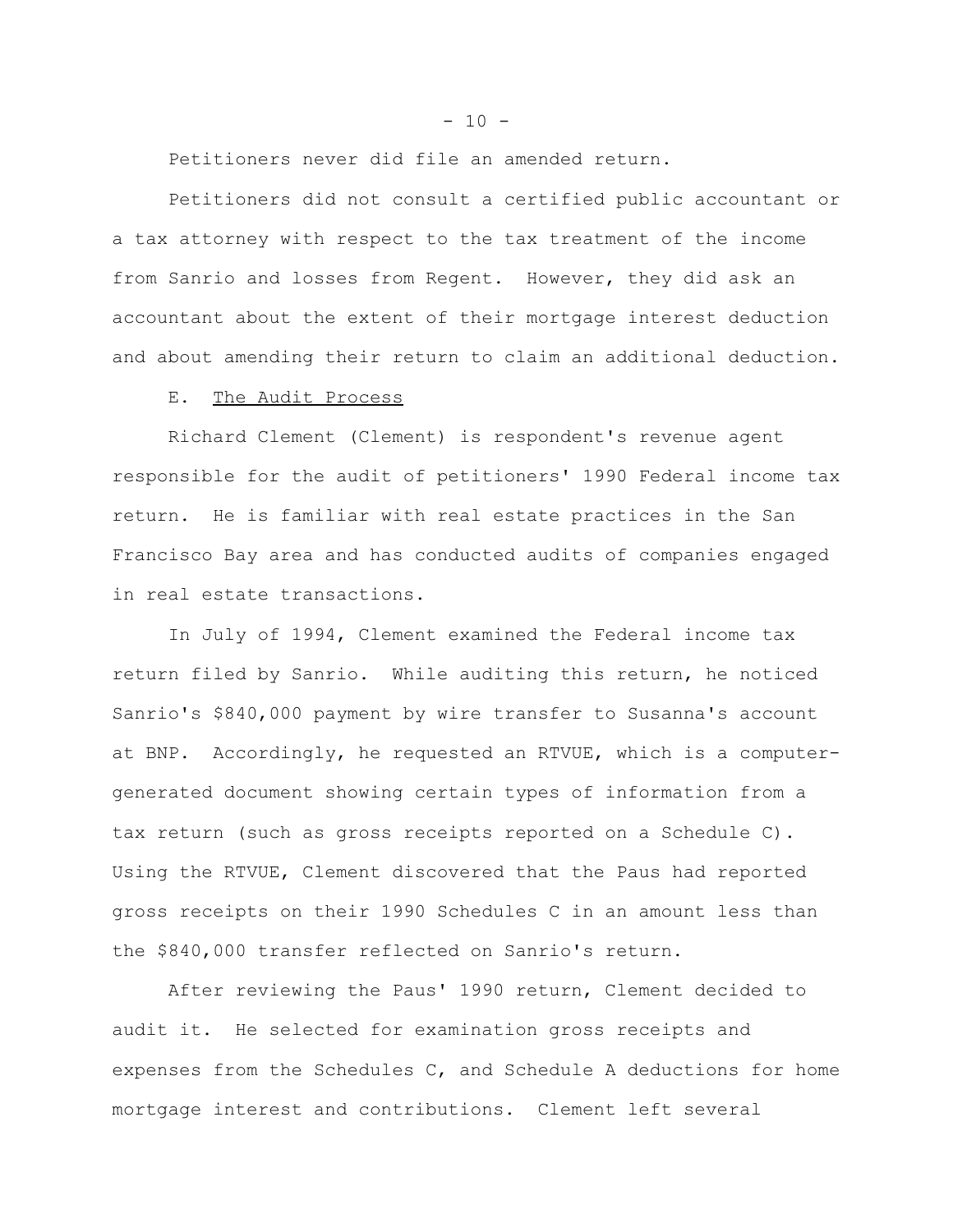messages on the Paus' telephone answering machine upon commencing the audit. He left the initial message on July 13, 1994. Clement spoke with Susanna for the first and only time on July 18, 1994. During that conversation, Clement told Susanna that petitioners' 1990 return had been selected for audit and that he wished to arrange an appointment with them. A meeting was scheduled for July 25, 1994. On July 19, 1994, Susanna left Clement a message on his answering machine canceling the appointment and rescheduling it for July 27, 1994.

On July 25, 1994, Clement and petitioner spoke by telephone. At that time, Clement asked petitioners to sign a consent form to extend the period of limitations (Form 872) for their 1990 return, because the period was to expire on August 15, 1994. Petitioners refused to execute the Form 872. Petitioner erroneously told Clement that the Paus had filed their 1990 tax return in June or July of 1991, so that the period had already run.

Clement and petitioner engaged in another telephone conversation on July 26, 1994, during which Clement again sought the Paus' consent to extend the period of limitations. Petitioner told the agent that his accountant had advised him that the period had expired; he also indicated, without elaborating, that the gross receipts reported on petitioners' 1990 return might have been incorrect. They discussed their

 $- 11 -$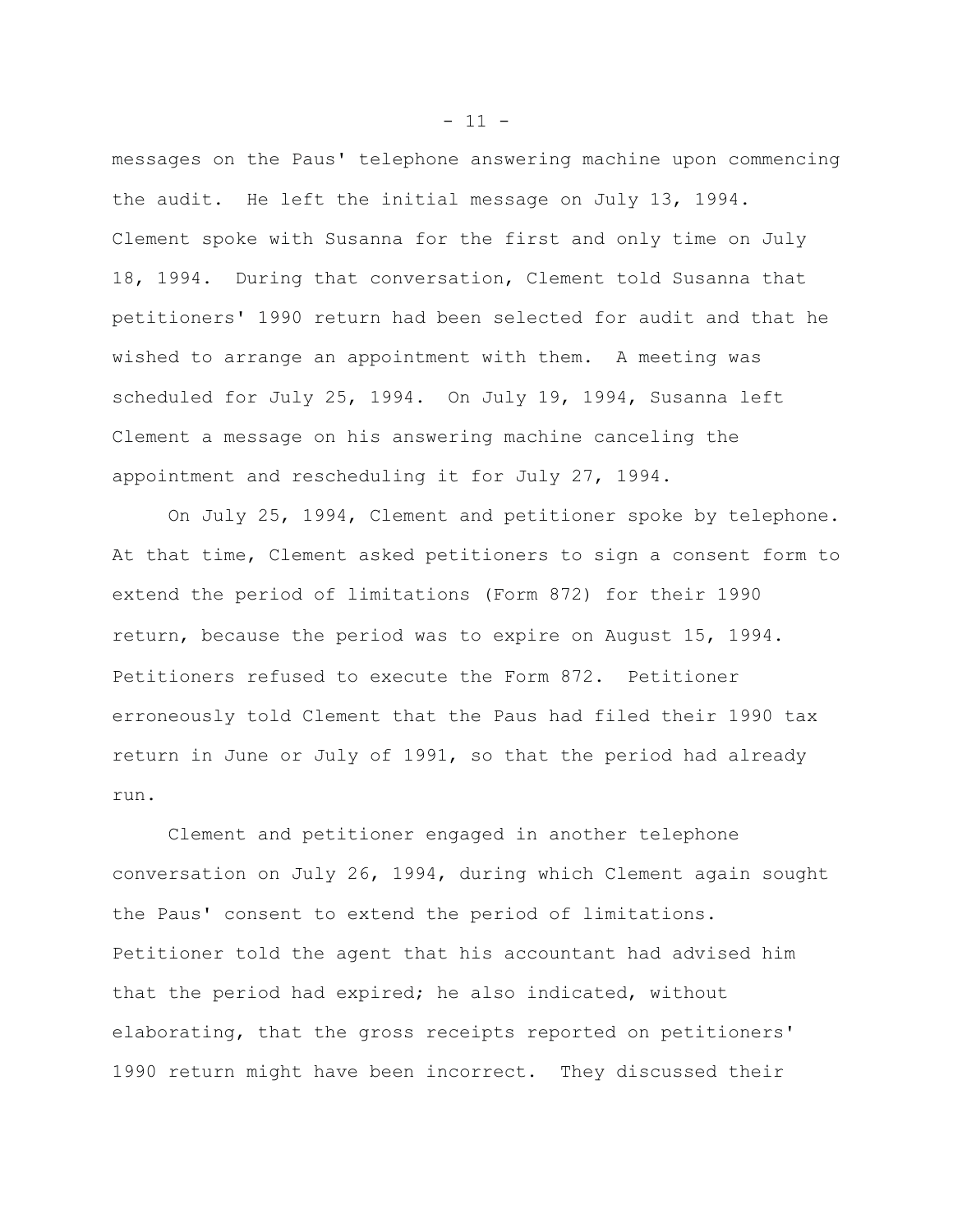meeting set for July 27, 1994. However, petitioners and Clement never met that day or at any other time prior to October 31, 1995, although they did have a telephone conversation on August 1, 1994. Clement and petitioner discussed the receipt of the \$840,000 from Sanrio. Petitioner did not provide a direct answer to Clement's inquiry about this sum. This conversation was Clement's last personal contact with either petitioner before respondent issued the notice of deficiency.

On August 2, 1994 petitioner left a voice message for Clement, informing him that petitioners had received an appointment letter, a Form 872, and an information document request (IDR) seeking books and records needed to audit the return. Petitioner once again stated that the Paus would not extend the period and that they would be unable to obtain the documents requested because of the short time left in the period. Clement then served a summons on petitioners on August 5, 1994, for the records identified in the IDR. Prior to the issuance of the notice of deficiency, the Paus did not produce any books and records requested from them by the IDR.

In addition to the summons served on petitioners, Clement issued summonses to financial institutions and a title company. He received the books and records from these entities after the notice of deficiency had been mailed to petitioners.

 $- 12 -$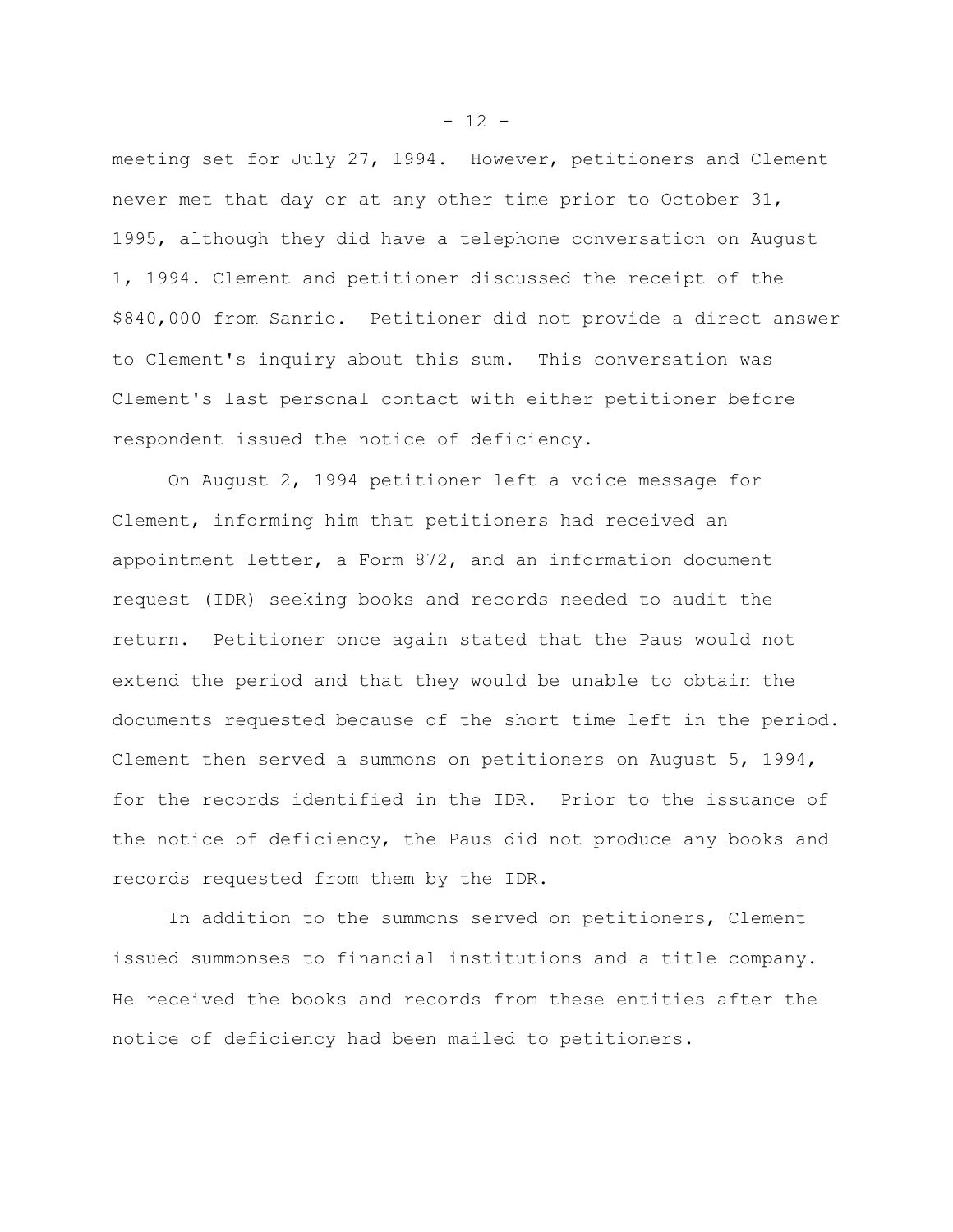On August 5, 1994, Susanna informed Clement's manager that petitioners had retained counsel. However, as of August 10, 1994, Clement had not received a power of attorney from petitioners, and he therefore could not discuss the Paus' tax matters with another individual. A power of attorney was not received until after Clement prepared the notice of deficiency and forwarded petitioners' file on August 10, 1994, to the office responsible for mailing such notices.

The notice of deficiency was issued on August 11, 1994, and increased petitioners' Schedule C income for 1990 by \$545,000 each, for a combined increase in their taxable income of \$1,090,000, as a result of the \$840,000 income from Sanrio and the \$250,000 commission from the sale of the Stockton Street property. (That commission had in fact been reported.) Respondent also disallowed a total of \$334,073 in Schedule C expenses and \$132,261 in itemized deductions.

Clement learned of Susanna's \$150,000 consultation fee only after receiving a copy of the canceled check pursuant to the summons served upon the Bank of America. Neither Susanna nor petitioner explained to Clement why they had not reported the consultation fee on their return.

After Clement notified petitioners of the audit, petitioner prepared a bank deposits analysis to show the transfer of funds between and among petitioners' various accounts. Petitioner did

 $- 13 -$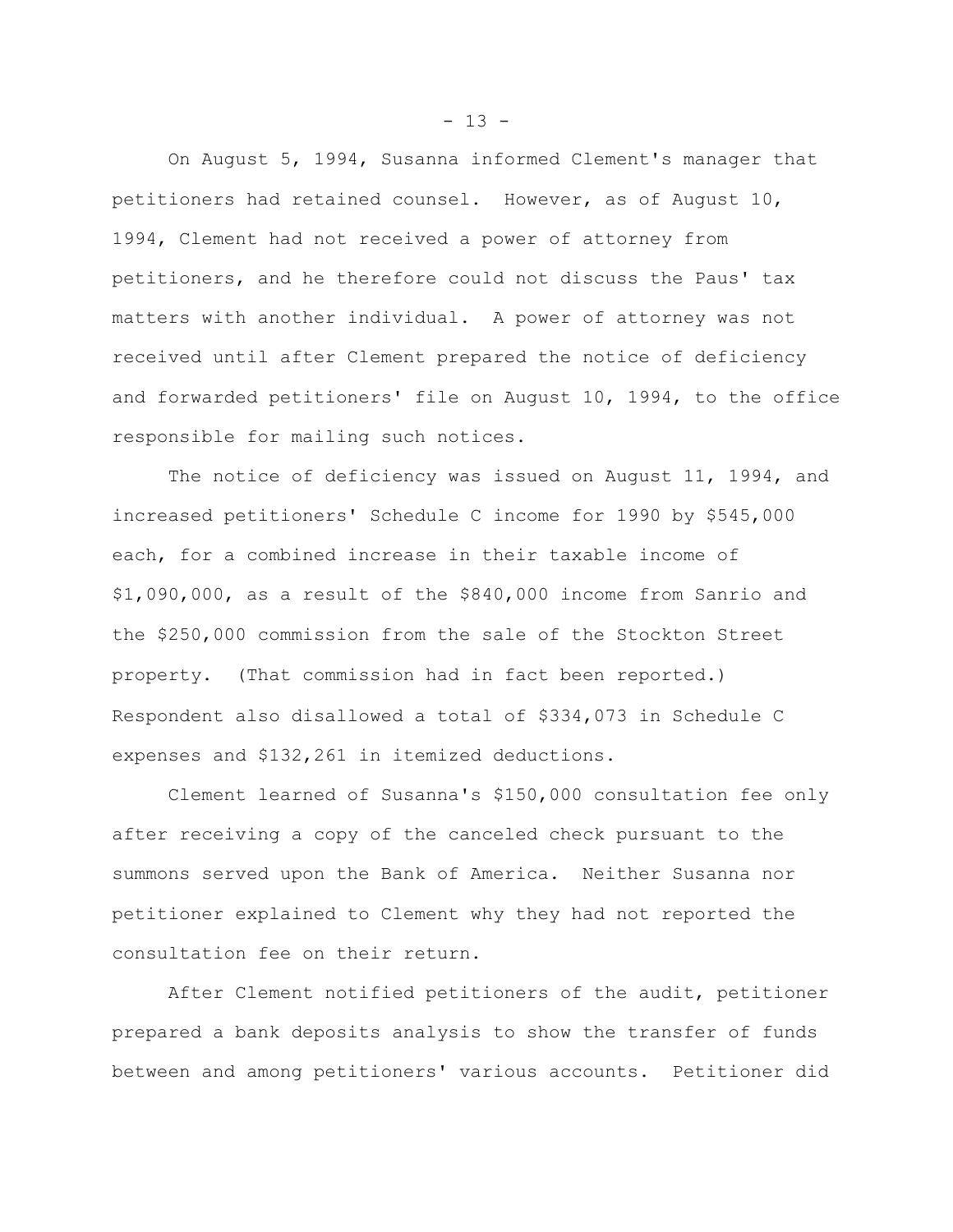not give this analysis to Clement. Among the records petitioner used to reconstruct Sand Hill's income were monthly statements from its Bank of America account.

On October 31, 1995, Clement met with petitioner and his accountant to review records for Sand Hill's expenses and petitioners' deductions disallowed in the notice of deficiency. For recording Sand Hill's expenses, petitioner used a spiralbound notebook with accounting paper. Using this notebook, petitioner verified each and every expense paid by Sand Hill for which deductions were claimed by petitioners on their Schedules C. Clement determined that petitioner kept the notebook in the ordinary course of business during 1990 and that it was an adequate record for petitioners' business. Petitioner, however, did not present records of Sand Hill's income to Clement, so the agent used petitioners' bank records to analyze deposits and transfers to reconstruct Sand Hill's income.

In their petition, the Paus denied that they had received income of \$840,000 that they did not report on their 1990 return. Respondent's answer asserted that petitioners failed to report additional Schedule C income of \$616,789, including the \$150,000 consultation fee received by Susanna. Respondent further asserted that the underpayment of petitioners' tax for 1990 attributable to their unreported income was due to fraud, and that any deficiency stemming from that income is subject to the

 $- 14 -$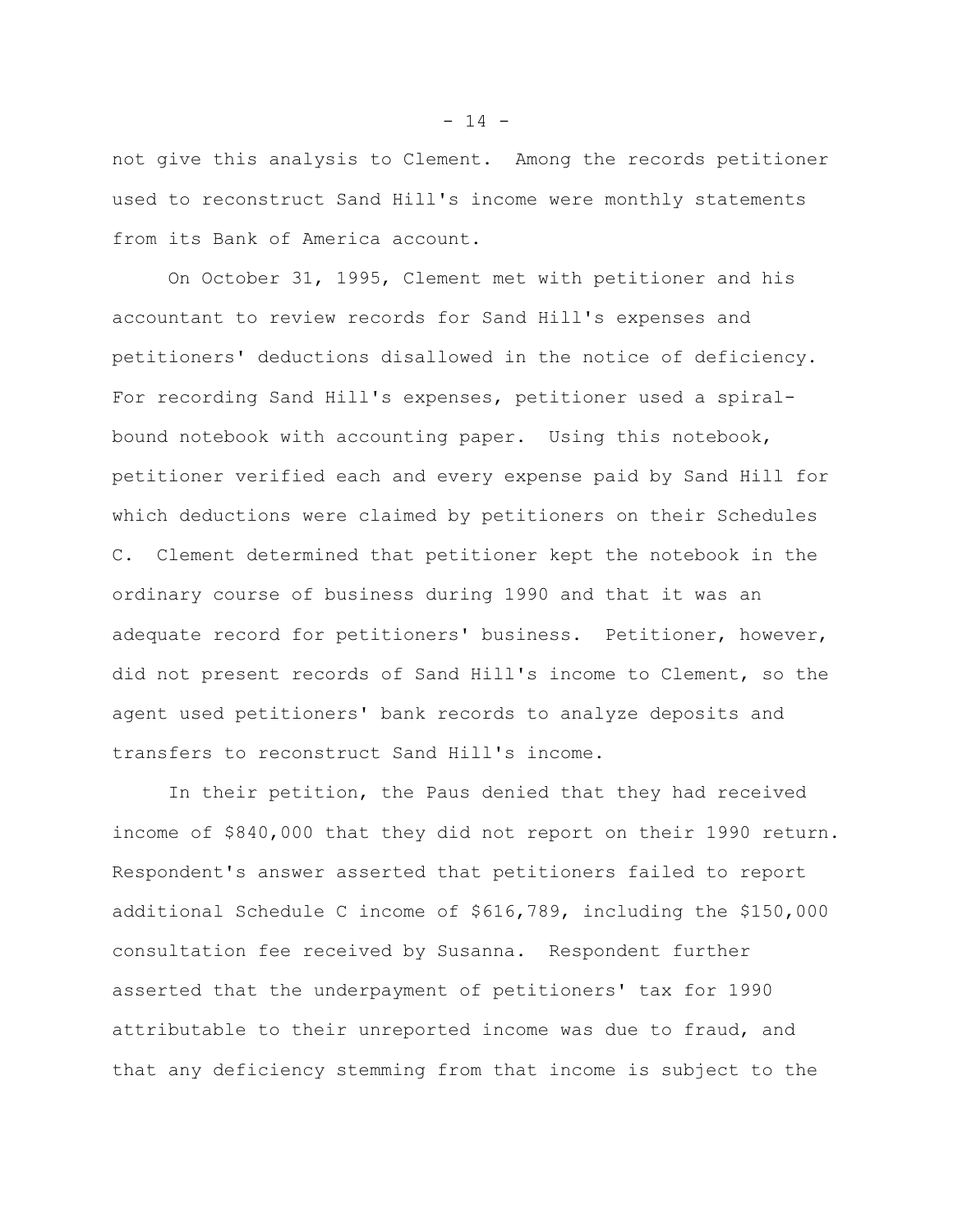penalty under section 6663. Petitioners' reply denied receipt of the \$150,000.

The parties have since stipulated that petitioners omitted only the following items of income from their Schedules C attached to their 1990 return: (1) The consultation fee of \$150,000 paid to Susanna d.b.a. Sand Hill on March 20, 1990, by Meiyan; and (2) the sum of \$840,000 paid to petitioners on October 30, 1990, by Sanrio. The parties agree that section 6662(a) applies to the deficiency attributable to the unreported income to the extent that the Court concludes that section 6663 is inapplicable.

#### II. The Mortgage Interest Deduction

Until 1989, petitioners owned a condominium in San Mateo, California, that they used as their primary residence. In 1989, after their move, petitioners subsequently reclassified the condominium as rental property. In that year, petitioners also purchased a home in Hillsborough, California, for use as their primary residence and they have since lived there at all times. The purchase price of the residence was \$1,780,000. Petitioners have a mortgage on the Hillsborough residence, the original principal amount of which was \$1,330,000.

In 1990, petitioners claimed a home mortgage interest deduction on Schedule A of \$107,226. Despite having actually paid a greater amount of mortgage interest, petitioners limited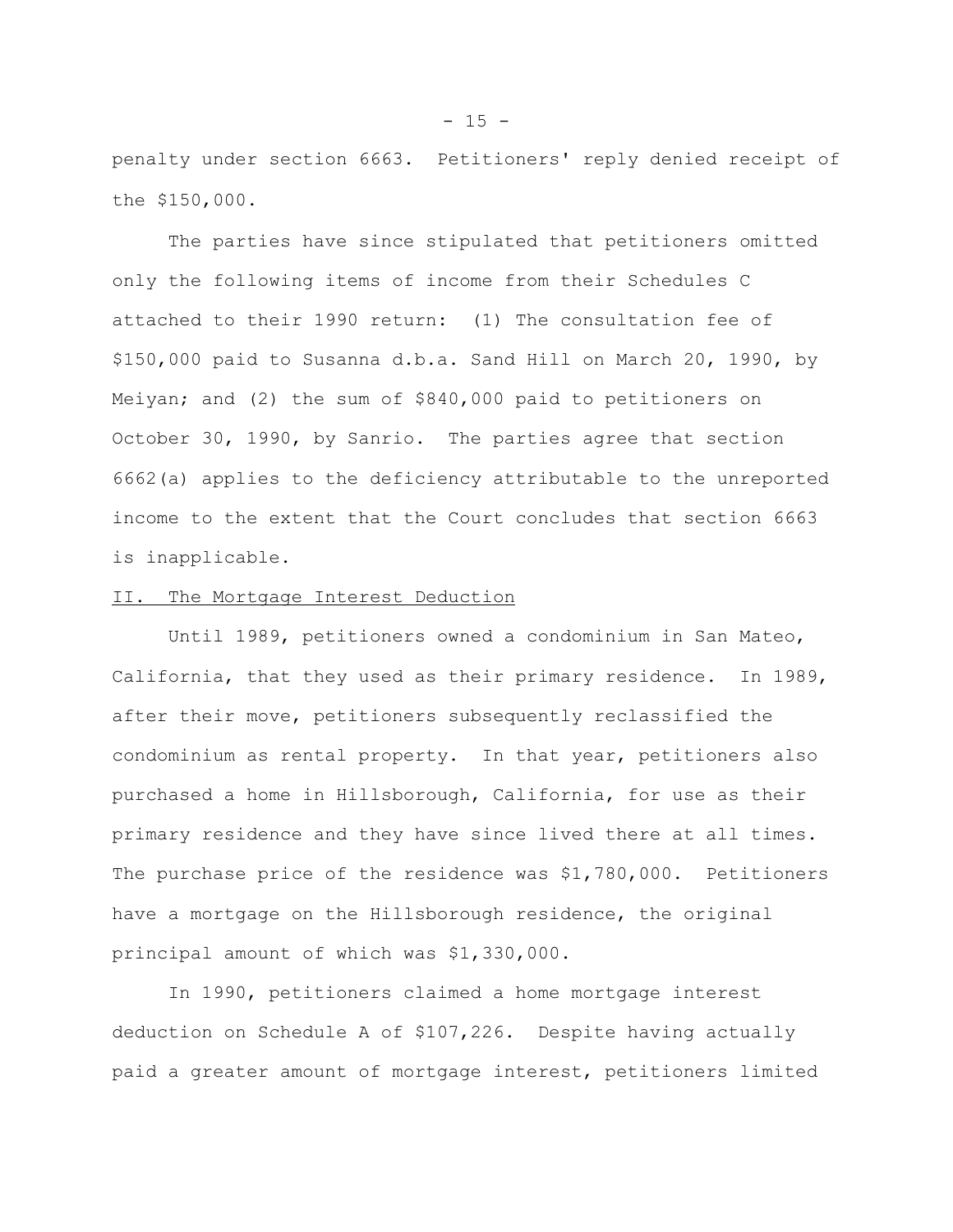their deduction to interest on \$1.1 million indebtedness based on advice from an accountant. In her notice of deficiency, respondent completely disallowed petitioners' Schedule A deduction for home mortgage interest.

As a result of the October 31, 1995, meeting with petitioner, Clement allowed the Paus a home mortgage interest deduction, but he limited the allowable deduction to the interest on \$1 million indebtedness. Consequently, he calculated that the allowable deduction is \$99,040 rather than the \$107,226 claimed by petitioners, a difference of \$8,186. Clement also increased the Schedule A deduction for personal interest by \$819, from \$4,210 to \$5,029.

## OPINION

As a general rule, the Commissioner's determinations are presumed correct, and taxpayers bear the burden of proving that those determinations are erroneous. Accordingly, with respect to deficiencies flowing from the home mortgage interest deduction and the \$840,000 omission, petitioners have the burden of proof. Rule 142(a); Welch v. Helvering, 290 U.S. 111 (1933). Since the \$150,000 omission was asserted by respondent after the notice of deficiency was mailed, it is new matter on which respondent bears the burden. Rule 142(a). Respondent also bears the burden of proving, by clear and convincing evidence, that petitioners are liable for the civil fraud penalty. Sec. 7454(a); Rule 142(b). Issue 1. Penalty Pursuant to Section 6663

 $- 16 -$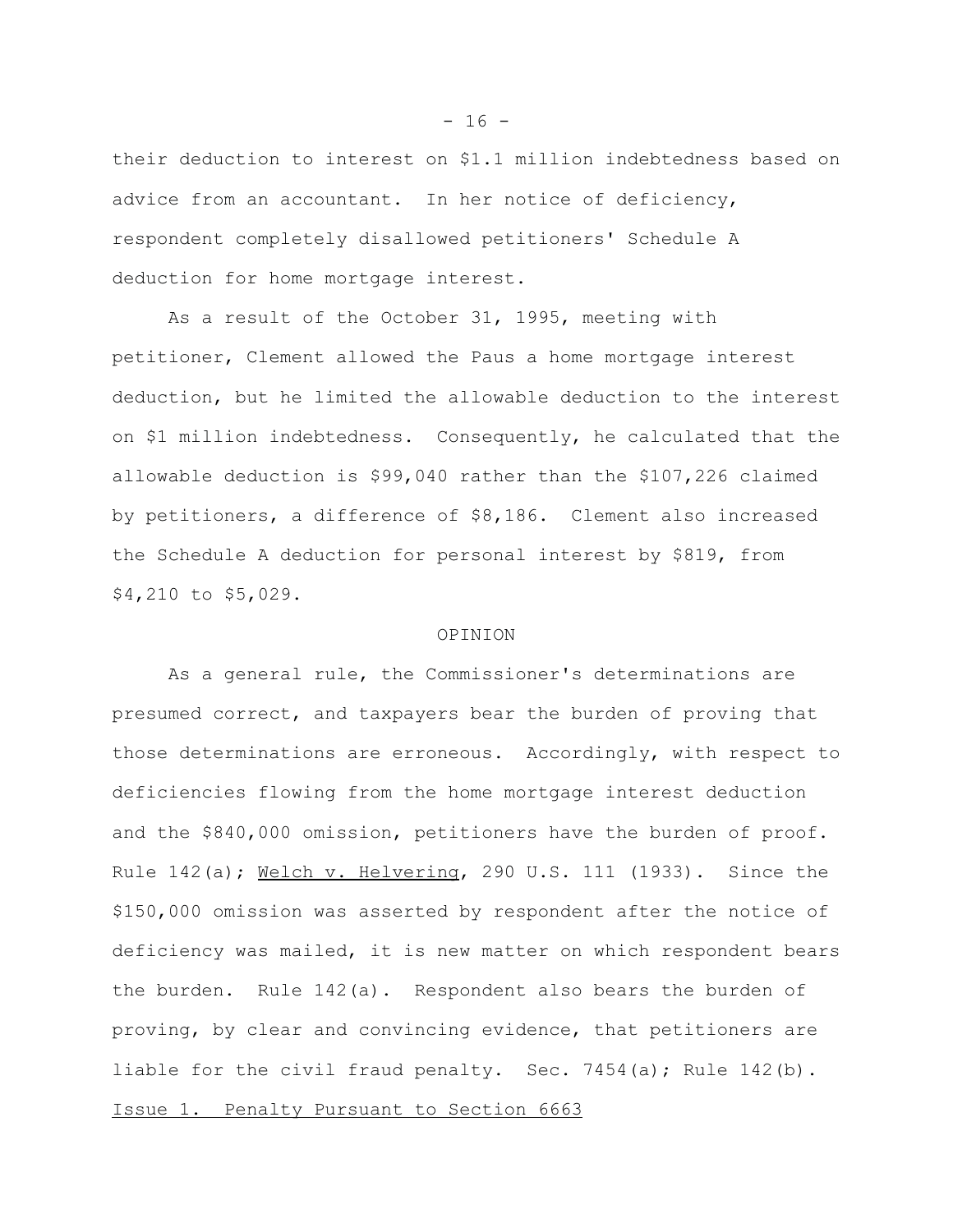Section 6663 provides for a penalty equal to 75 percent of the underpayment of tax attributable to fraud. Sec. 6663(a). For section 6663 to apply, respondent must show that: (1) An underpayment of tax exists for the period at issue, and (2) a portion of the underpayment stems from fraud. Laurins v. Commissioner, 889 F.2d 910, 913 (9th Cir. 1989), affg. Norman v. Commissioner, T.C. Memo. 1987-265; Parks v. Commissioner, 94 T.C. 654, 660-661 (1990); Petzoldt v. Commissioner, 92 T.C. 661, 699 (1989). The mere failure to report income generally is not sufficient to establish fraud. Switzer v. Commissioner, 20 T.C. 759, 765 (1953).

#### A. Underpayment of Tax

There is no question that petitioners underpaid their tax due for 1990, given their admission that they did not report income of \$990,000 on their return. Thus, we may proceed with the second prong of the analysis. See Niedringhaus v. Commissioner, 99 T.C. 202, 210 (1992).

## B. Fraudulent Intent

Fraud is intentional wrongdoing on the part of the taxpayer with the specific purpose of evading a tax believed to be owing. Petzoldt v. Commissioner, supra at 698; McGee v. Commissioner, 61 T.C. 249, 256 (1973), affd. 519 F.2d 1121 (5th Cir. 1975). The existence of fraud is a question of fact to be resolved from the entire record. King's Court Mobile Home Park, Inc. v. Commissioner, 98 T.C. 511, 516 (1992); Gajewski v. Commissioner,

 $- 17 -$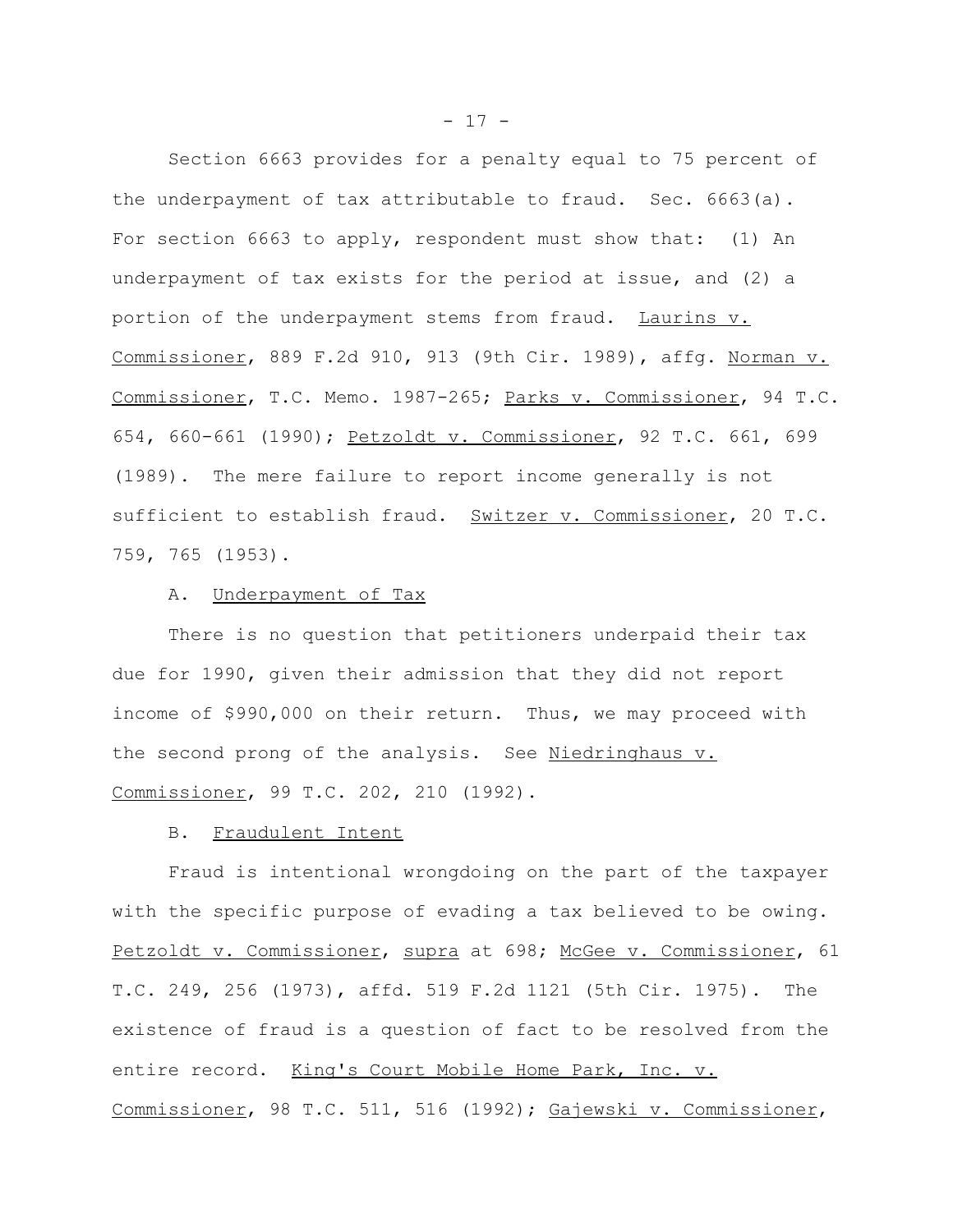67 T.C. 181, 199 (1976), affd. without published opinion 578 F.2d 1383 (8th Cir. 1978). Direct proof of intent is rarely available, so courts may look to circumstantial evidence and draw reasonable inferences from the facts. Spies v. United States, 317 U.S. 492 (1943); Bradford v. Commissioner, 796 F.2d 303, 307 (9th Cir. 1986), affg. T.C. Memo. 1984-601. Fraud must be affirmatively established and is never imputed or presumed. Beaver v. Commissioner, 55 T.C. 85, 92 (1970).

For the Commissioner to carry her burden of proving that the underpayment of tax is attributable to fraud, she must show that a taxpayer intended to conceal, mislead, or otherwise prevent the collection of taxes. Powell v. Granquist, 252 F.2d 56, 60-61 (9th Cir. 1958); Rowlee v. Commissioner, 80 T.C. 1111, 1123 (1983). A taxpayer's entire course of conduct can be indicative of fraud. Stone v. Commissioner, 56 T.C. 213, 224 (1971); Otsuki v. Commissioner, 53 T.C. 96, 105-106 (1969).

Over the years, courts have developed a nonexclusive list of factors that demonstrate fraudulent intent. These badges of fraud include: (1) Understating income, (2) keeping inadequate records, (3) offering implausible or inconsistent explanations of behavior, (4) concealing assets, and (5) failing to cooperate with the Commissioner's agent. See Bradford v. Commissioner, supra at 303, and cases cited therein; Recklitis v. Commissioner, 91 T.C. 874, 910 (1988). Although no single factor necessarily suffices to establish fraud, a confluence of factors constitutes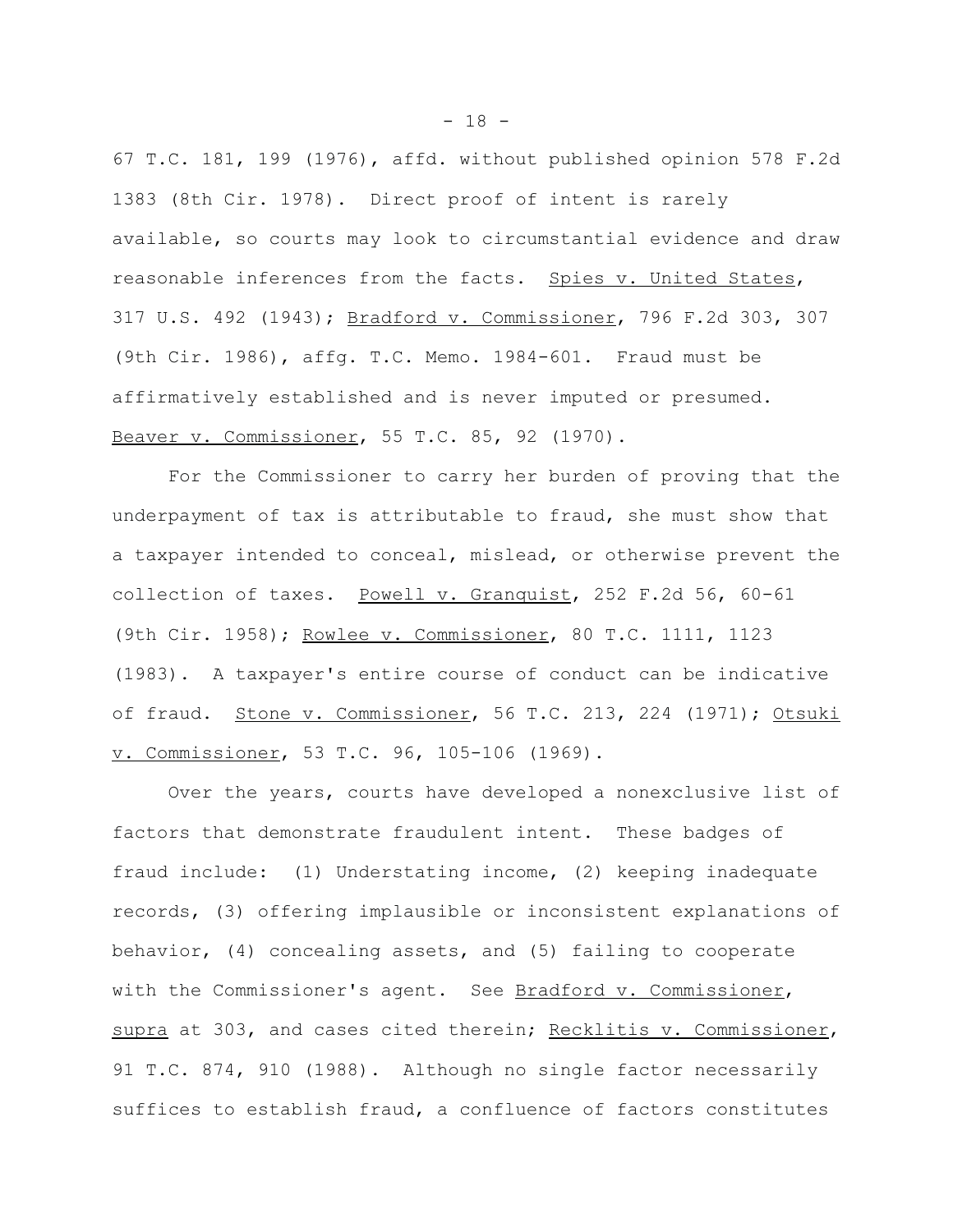persuasive evidence. Solomon v. Commissioner, 732 F.2d 1459, 1461 (6th Cir. 1984), affg. per curiam T.C. Memo. 1982-603. Some conduct and evidence can be classified under more than one factor. A taxpayer's intelligence, education, and tax expertise are also relevant in determining fraudulent intent. See Stephenson v. Commissioner, 79 T.C. 995, 1006 (1982), affd. 748 F.2d 331 (6th Cir. 1984); Iley v. Commissioner, 19 T.C. 631, 635 (1952).

Applying the aforementioned criteria, as set out below, we conclude that petitioners underreported their income for 1990 with the intention to evade income tax on \$990,000 and are therefore liable for a penalty under section 6663.

## 1. Understatement of Income

Petitioners assert that they are not liable for the civil fraud penalty because there is no "pattern of underreporting" income. Respondent acknowledges that the evidence does not demonstrate such a pattern. Nevertheless, she contends that a pattern of underreporting is not a sine qua non for the imposition of the civil fraud penalty.

We agree with respondent that she may assert such a penalty where a taxpayer fails to report income, even for only 1 year, with the intention of evading tax due on that income. In Mitchell v. Commissioner, T.C. Memo. 1994-242, the Court examined facts relating to a corporate taxpayer and an officer. Acting for the corporation, the officer sold its airplane and diverted the sales proceeds to a Swiss bank account. Neither the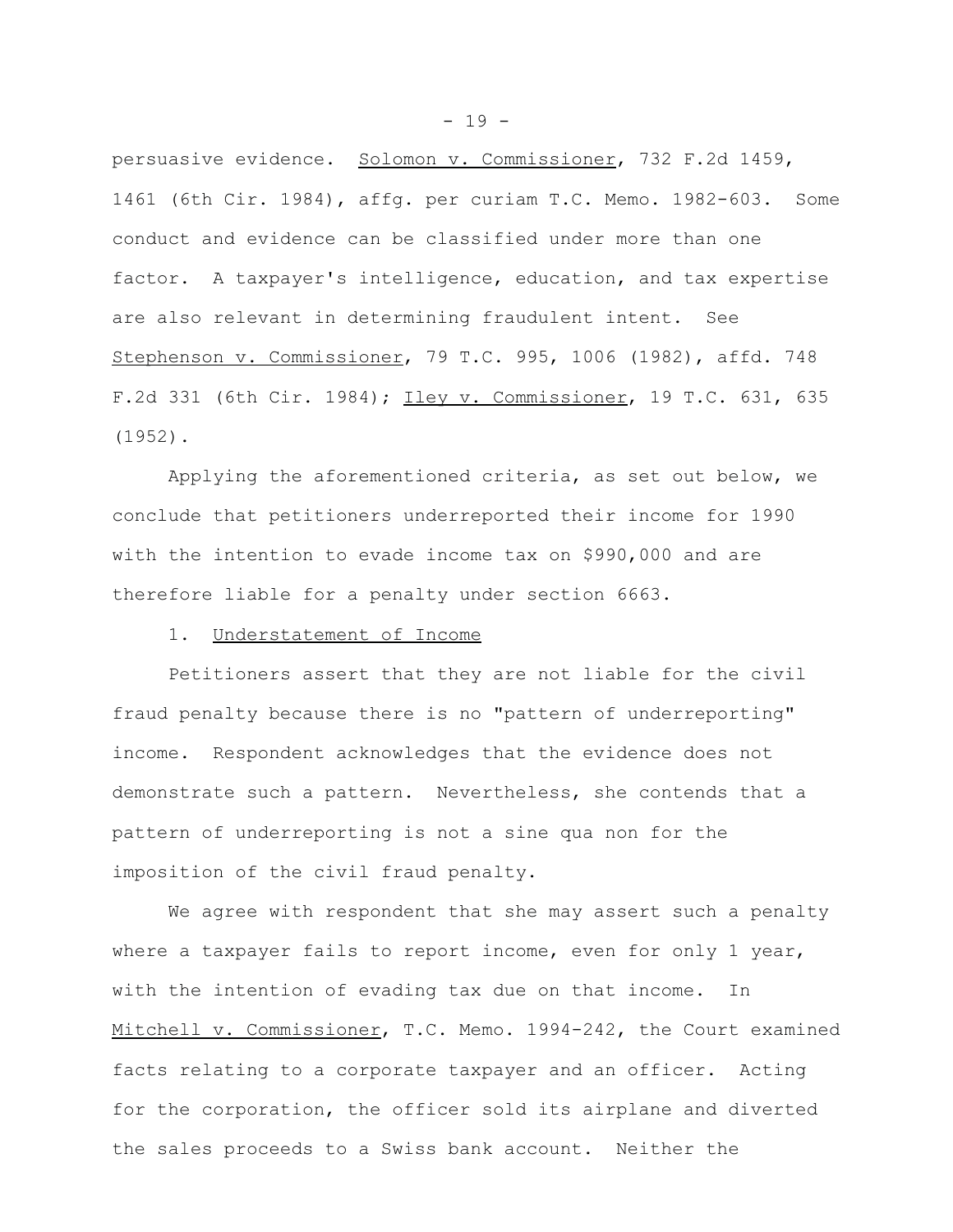corporation nor the officer reported income from the sale of the airplane or the diversion of the sale proceeds. We held both taxpayers were liable for the civil fraud penalty, because they failed to report the income with the intention of evading Federal income tax. In Mitchell, as in the case before us, the taxpayers' conduct occurred in only 1 year, and the conduct related to a single transaction. See also Taylor v. Commissioner, T.C. Memo. 1993-546.

Petitioners cite Stone v. Commissioner, 22 T.C. 893 (1954), arguing that respondent cannot establish fraud in reliance on unreported income for 1 year. However, that case does not stand for such a broad proposition. Rather, in Stone, we held that, without more, a gross understatement of income in 1 year did not establish that "there was fraud with intent to evade tax in this instance." Id. at 904 (emphasis added). In the case before us, respondent relied on a number of factors to prove fraud, as shown below.

## 2. Inadequacy of Books and Records

In October of 1995, petitioner met with Clement for the first time, presenting Sand Hill's records of expenses to establish petitioners' entitlement to deductions claimed on their Schedules C. Clement found the records adequate to verify each and every expense claimed for Sand Hill. However, petitioner presented no records for Sand Hill's income and conceded that his handling of the income of Sand Hill was entirely inadequate.

 $-20 -$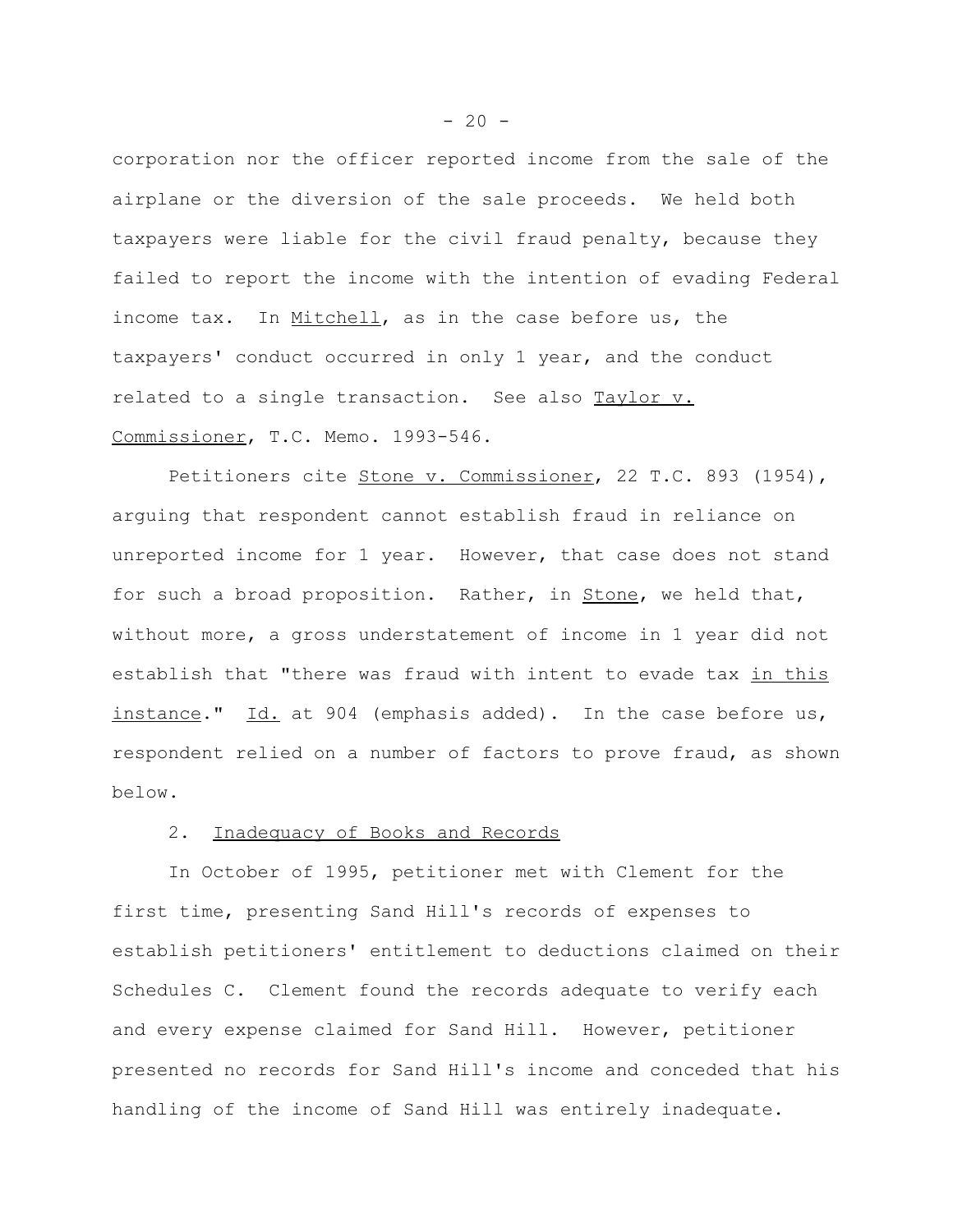The inadequacy of the records was not due to negligence on the part of petitioners, but fraud. Petitioners' reliance on Tabbi v. Commissioner, T.C. Memo. 1995-463, is misplaced. In that case, the Court held that the taxpayer was not liable for the civil fraud penalty, in part because his failure to keep books and records, other than checks, was due to the fact that he was "disorganized and because he could not afford accountants." Id. Other factors also weighed in his favor. In the instant case, petitioners present only their self-serving testimony that they were disorganized, which we do not find credible. Petitioners were able to prove every expense they had claimed for Sand Hill. They also had ready access to monthly bank statements and the ability to use them, which petitioner showed in conducting his deposits analysis. Even more telling, petitioners could afford and did use an accountant but intentionally failed to provide him with accurate records. See Korecky v. Commissioner, 781 F.2d 1566, 1568-1569 (11th Cir. 1986), affg. T.C. Memo. 1985-63; Merritt v. Commissioner, 301 F.2d 484, 486- 487 (5th Cir. 1962), affg. T.C. Memo. 1959-172.

3. Implausible or Inconsistent Explanations of Behavior

Petitioners refused to acknowledge their receipt of the \$840,000 from Sanrio until after respondent's answer, even though petitioner earlier had mentioned a potential problem with the gross receipts reported on the return, and despite the fact that the \$840,000 was specifically brought up in their conversation with Clement on August 1, 1994. Petitioner subsequently stated

 $- 21 -$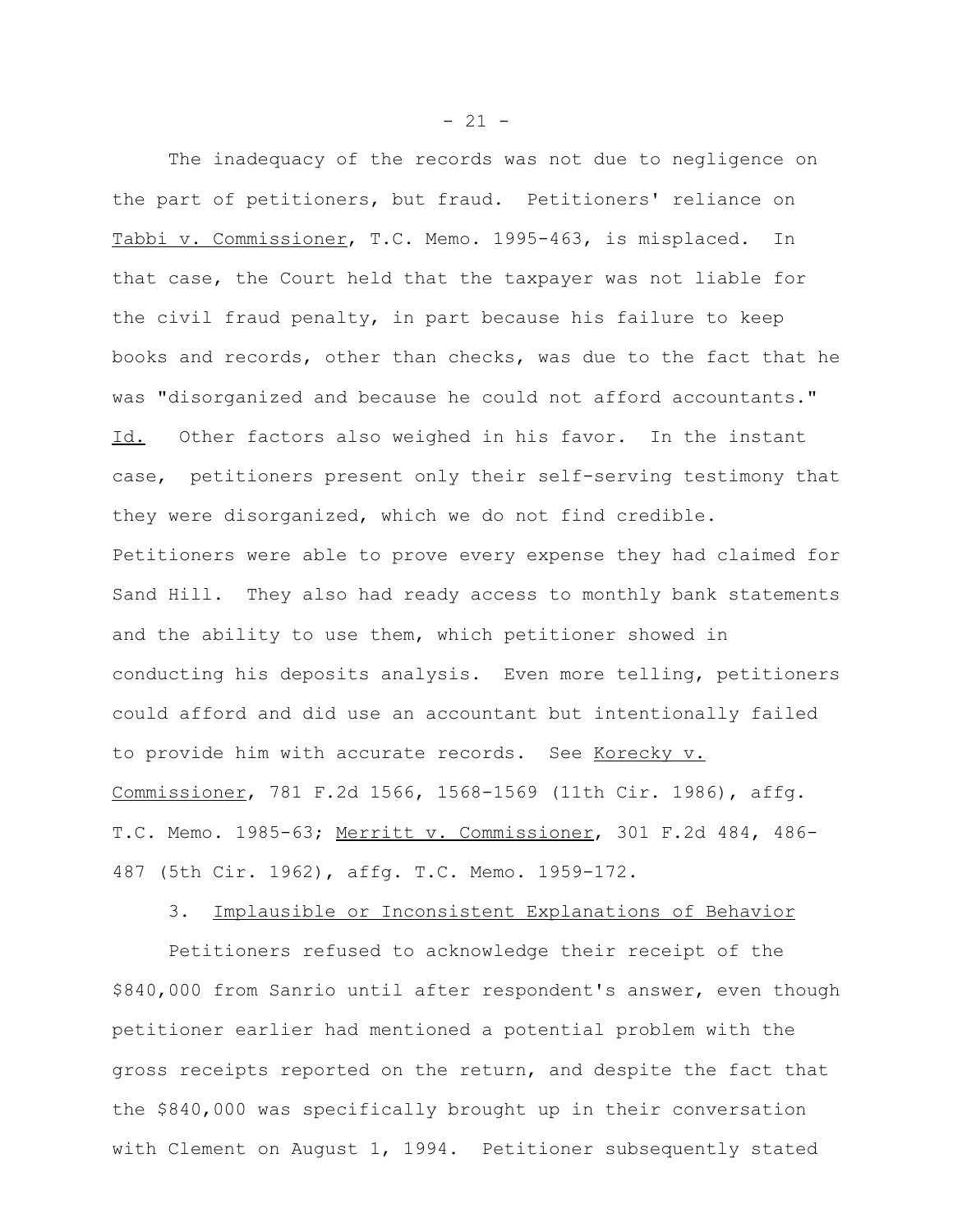that he failed to report the income, not to evade tax, but because he viewed the payment as a short-term capital gain which he intended to offset by capital losses from his interest in Regent when such losses were realized. The Court discounts this explanation as an afterthought. See Gajewski v. Commissioner, 67 T.C. at 202. Petitioner had at least two clear opportunities to offer this explanation to Clement before petitioners retained counsel, yet he said nothing.

Even if we did not regard petitioner's explanation as a recent fabrication, we find highly improbable his testimony that he viewed the income received from Sanrio as capital, rather than ordinary, in nature. Although his wife usually engaged in brokerage sales for Sand Hill, petitioner was familiar with real estate practices. The evidence overwhelmingly suggests that Sanrio viewed petitioner merely as an agent, and that petitioner knew of his role as intermediary. Petitioner wrote a letter to Sanrio before the Agreement was signed describing his fee. Moreover, Sanrio reimbursed petitioner for his out-of-pocket expenses. Petitioner signed the agreement, rather than Sanrio, due to the seller's antipathy toward Sanrio. Cf. Solomon v. Commissioner, 732 F.2d at 1461. Consequently, petitioner must have known that the \$840,000 was a commission and therefore ordinary income against which, he was aware, capital losses could not be applied. His explanation is incongruous with these circumstances.

 $- 22 -$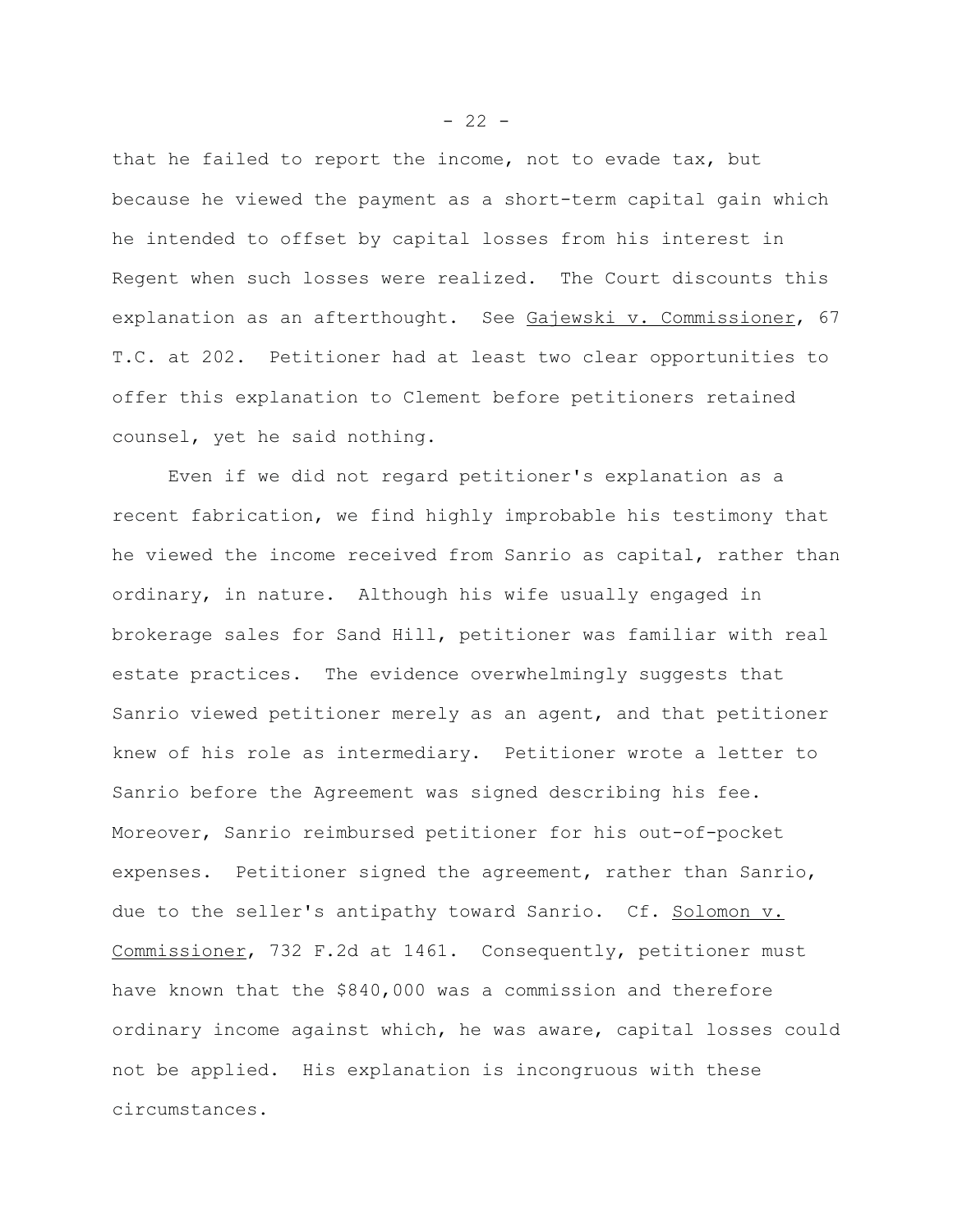Moreover, even if the payment from Sanrio could have been characterized as a capital gain rather than ordinary income, section 441 requires a taxpayer to report taxable income on the basis of a taxable year. Petitioners had an obligation to report the \$840,000 on their 1990 return, not in the future when they might possibly realize a capital loss. Petitioners surely recognized that duty in light of their relative sophistication in tax matters; they were aware that their capital losses could be carried forward and that they could have received a refund. Furthermore, Susanna held a bachelor's degree in accounting. Cf. Laurins v. Commissioner, 889 F.2d at 913 (the fact that a taxpayer is sophisticated in tax matters may permit an inference of intent to defraud when he willfully underpays his taxes). Finally, there is no evidence in the record before us that petitioners realized their losses in Regent at any time from 1990 until the date of trial. Petitioner himself stated that he did not know when, if ever, the losses from Regent would be realized. This indicates to us that, had petitioners not been audited, the \$840,000 income would never have been disclosed.

Petitioner's claim that the omission of Susanna's \$150,000 consultation fee was inadvertent also rings false. Susanna had engaged in only a handful of transactions that year, and she testified that petitioner was aware of her transactions and of the consultation fee. Moreover, petitioner wrote a check to Susanna drawn on the Bank of America account for that exact amount on the same day the consultation fee was deposited in that

 $- 23 -$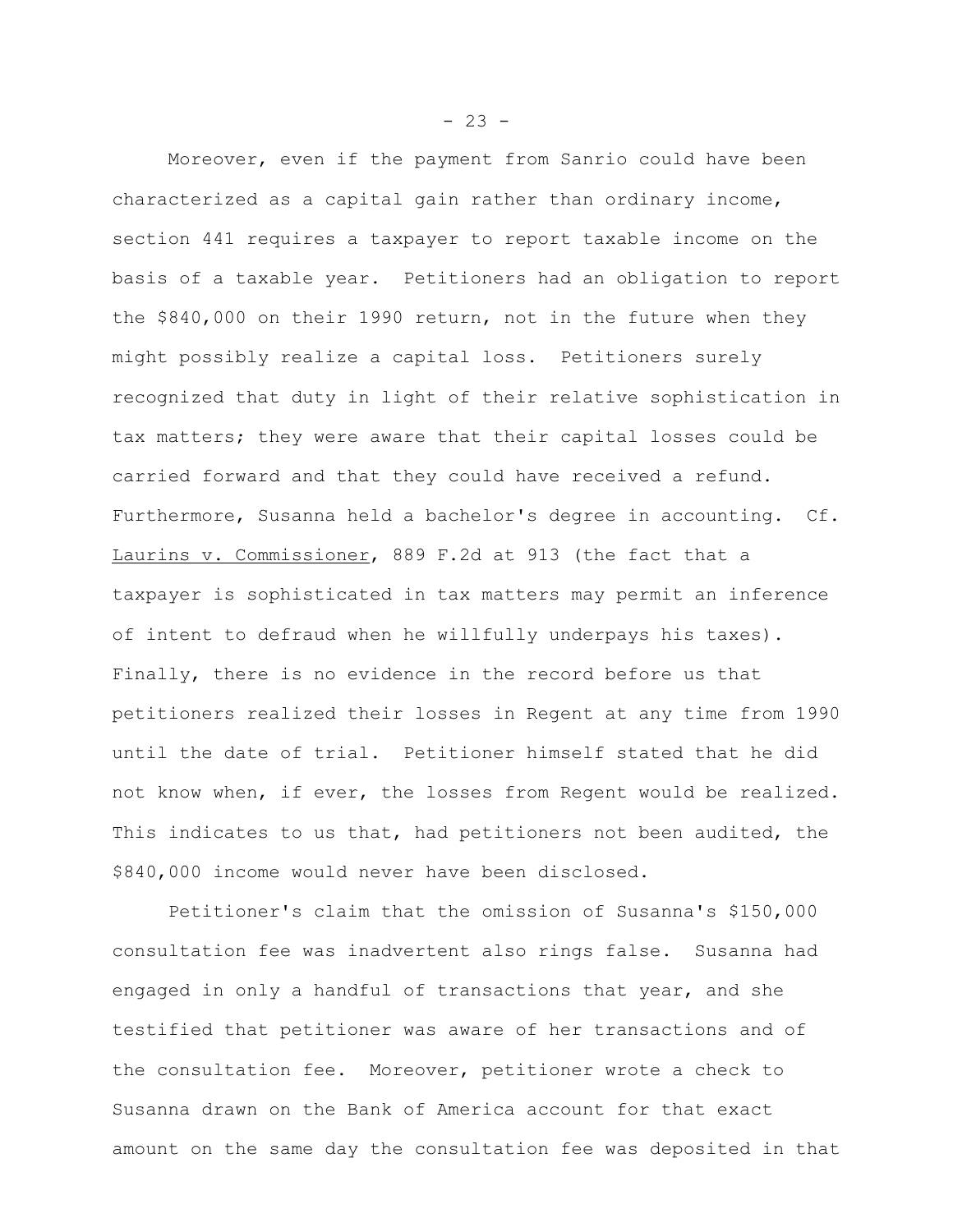account, which accords with petitioners' stated practice of transferring large sums of money from their business accounts to the BNP account to earn greater interest. Finally, contrary to petitioner's testimony, monthly bank statements reveal that the Bank of America account did not always carry a large balance. Petitioner must have known of the additional income because otherwise, given the outstanding checks he had written on that account and its prior balance of only \$155,874.47, he would have overdrawn the account by almost \$45,000.

## 4. Attempts To Conceal Assets

Susanna instructed Sanrio to pay \$840,000 by wire transfer into her nonbusiness account at BNP. This was the only direct business deposit into that account in 1990. Sanrio did not issue a Form 1099 for its payment, an error on its part because of the method of payment. However, petitioners did not request a Form 1099, despite petitioner's knowledge of the existence of such a form and his reliance on it in other instances to verify interest and miscellaneous income.

Furthermore, although petitioners consulted an accountant about the limit to their home mortgage interest deduction and about amending their return to increase another deduction, they did not discuss applying unrealized capital losses against the \$840,000 with an accountant. In fact, they concealed that income completely from their tax preparer. Case law is replete with support for holding that petitioners may be liable for the civil fraud penalty as a result of such an action. See Korecky v.

 $- 24 -$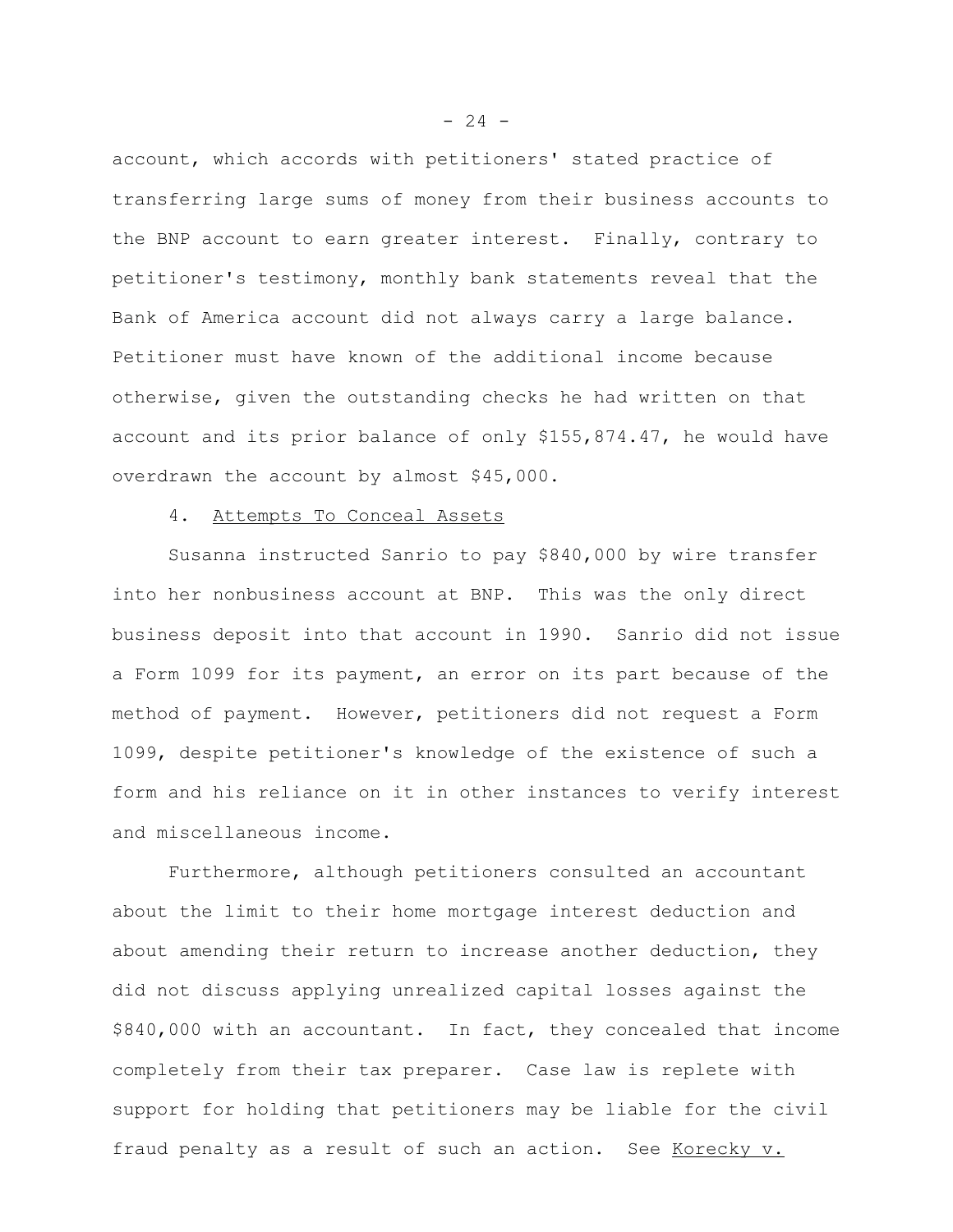Commissioner, 781 F.2d at 1568; Paschal v. Commissioner, T.C. Memo. 1994-380, affd. 76 AFTR2d 95-7975, 96-1 USTC par. 50,013 (3d Cir. 1995); Morris v. Commissioner, T.C. Memo. 1992-635, affd. without published opinion 15 F.3d 1079 (5th Cir. 1994); cf. Ross Glove Co. v. Commissioner, 60 T.C. 569, 608 (1973) (no fraud demonstrated where evidence did not show the taxpayer ignored or misinformed his attorneys or accountants); Marinzulich v. Commissioner, 31 T.C. 487, 492 (1958) (no fraud proven where the taxpayers' accountant had complete access to all the information bearing on their tax liability); Dagon v. Commissioner, T.C. Memo. 1984-138 (no fraud where the taxpayer did not conceal any records from his tax return preparer); Compton v. Commissioner, T.C. Memo. 1983-647 (no fraud where the taxpayer turned over sufficient records to his tax preparer for her to accurately determine his tax liability for the years in issue). We agree with respondent that the only rationale for petitioners' failure to disclose the income to the accountant was so that they could avoid the accountant's duty to report the income.

## 5. Failure To Cooperate

Petitioners did not cooperate with respondent's agent initially, canceling appointments, refusing to extend the period of limitations, and failing to produce records and books used to prepare their Schedules C and their tax return. Using the limited information available to him, the agent prepared, and respondent issued, the notice of deficiency to petitioners. Cf.

 $- 25 -$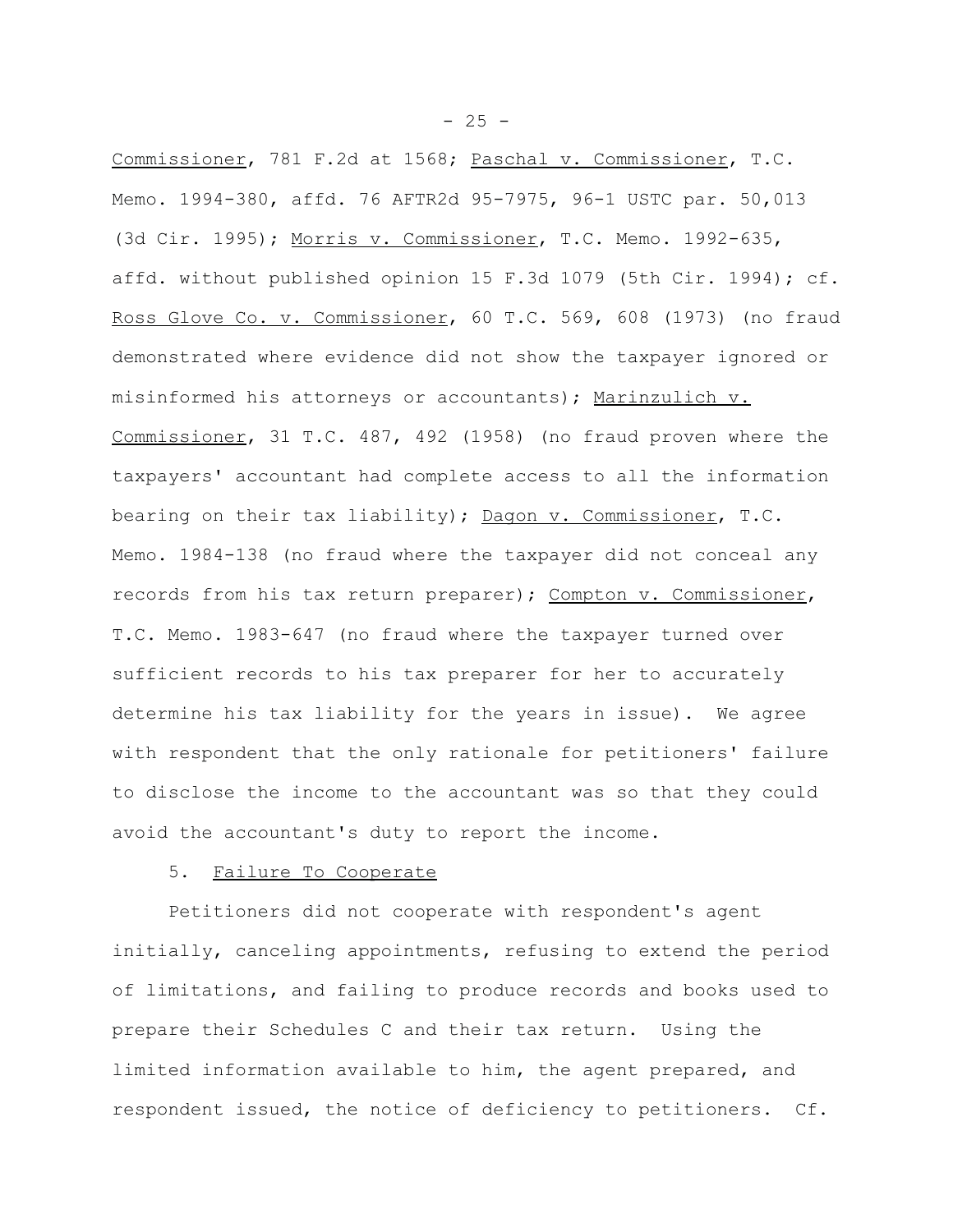Dagon v. Commissioner, supra (no fraud where the taxpayer met with the Commissioner's agent several times during the course of criminal investigation and gave the agent all books and records, explained procedures followed in preparation of those records, and provided complete access to personal banking records). Only after counsel was retained did petitioners cooperate with respondent's agent, which of course does not rectify their previous intransigence. Cf. Badaracco v. Commissioner, 464 U.S. 386, 394 (1984).

## 6. Petitioners' Sophistication and Experience

Petitioners seek to portray themselves as tax naifs who operated a "mom-and-pop" business. They rely on Cheek v. United States, 498 U.S. 192 (1991), in arguing that a good faith misunderstanding of the tax law may negate fraud. However, petitioners' own testimony clearly belies their assertions of inexperience and good faith. Petitioners are both well-educated, adept business people who have successfully cultivated an international clientele. Susanna has a degree in accounting. At trial, petitioner demonstrated an awareness of capital loss carryforwards; he knew that the general statute of limitations for tax returns was 3 years, and that taxpayers could amend their tax returns at any time to report additional income. Moreover, he knew how to structure business ventures in a tax-advantaged manner. Their experience reveals that petitioners understood the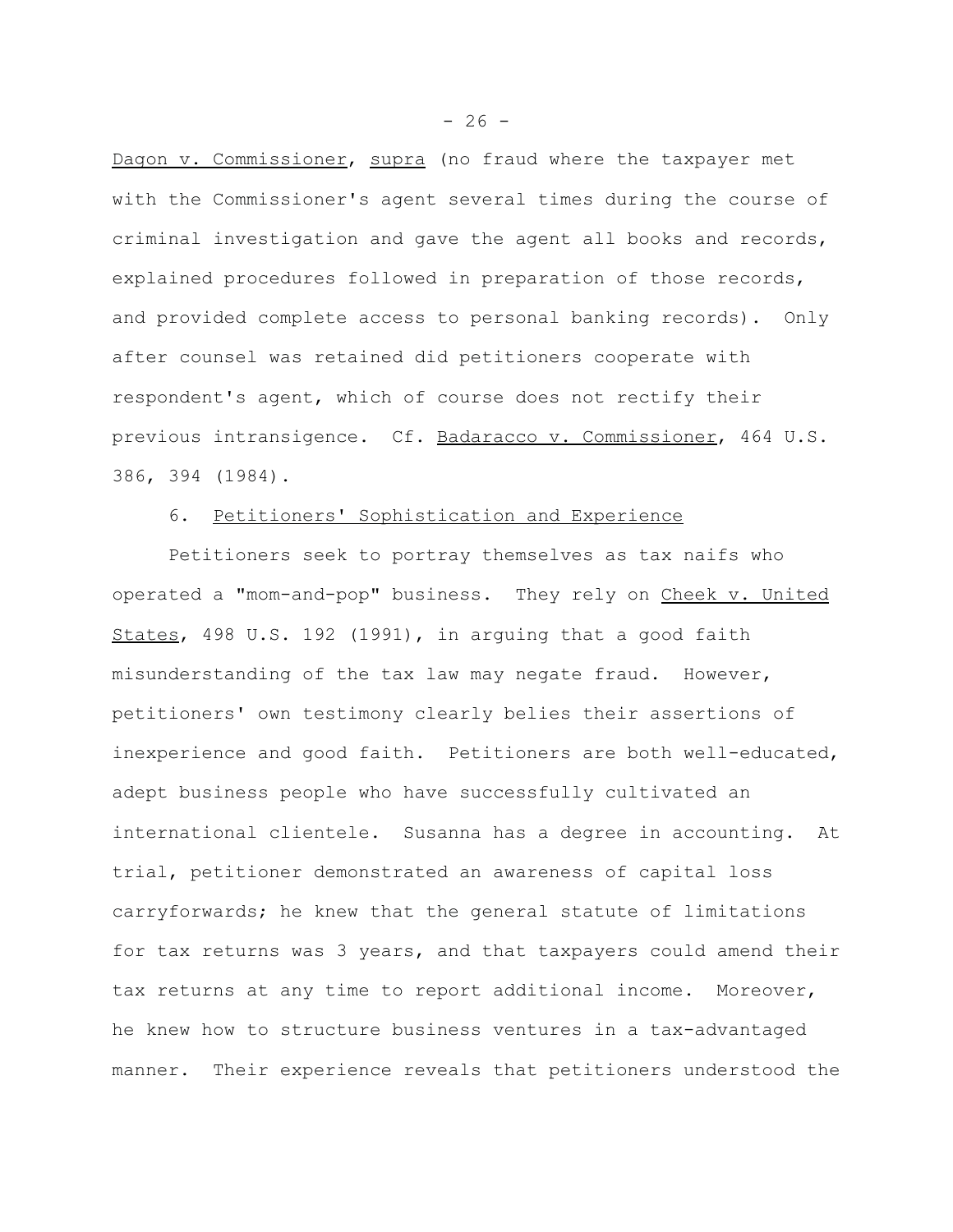tax laws but chose to ignore them in their effort to evade the payment of income tax.

Thus, we find that respondent has clearly and convincingly proven fraud on the part of petitioners for both items of unreported income for the year in issue, and we so hold. Our conclusion is premised on the record as a whole and reasonable inferences therefrom, taking into account our determination as to the credibility of petitioners and the other witnesses presented at trial. Therefore, we sustain respondent's determination that petitioners are liable for the penalty for 1990 pursuant to section 6663.

# Issue 2. Section 163(h)(3) Restriction on Home Mortgage Interest Deduction

Section 163(a) states the general rule for deductions for interest paid or incurred on indebtedness within the taxable year. Other provisions of section 163 limit such deductions. Section 163(h) disallows personal interest deductions unless they fit within certain narrowly prescribed categories. Among these narrow exceptions is the deduction for interest on a qualified residence. Sec.  $163(h)(2)(D)$ . The parties agree that the interest paid on the mortgage for petitioners' home was qualified residence interest, because the Paus paid it on acquisition indebtedness pursuant to section  $163(h)(3)(A)(i)$  and  $(B)(i)$ . The parties dispute only the amount of acquisition indebtedness petitioners may use in computing their deduction.

 $- 27 -$